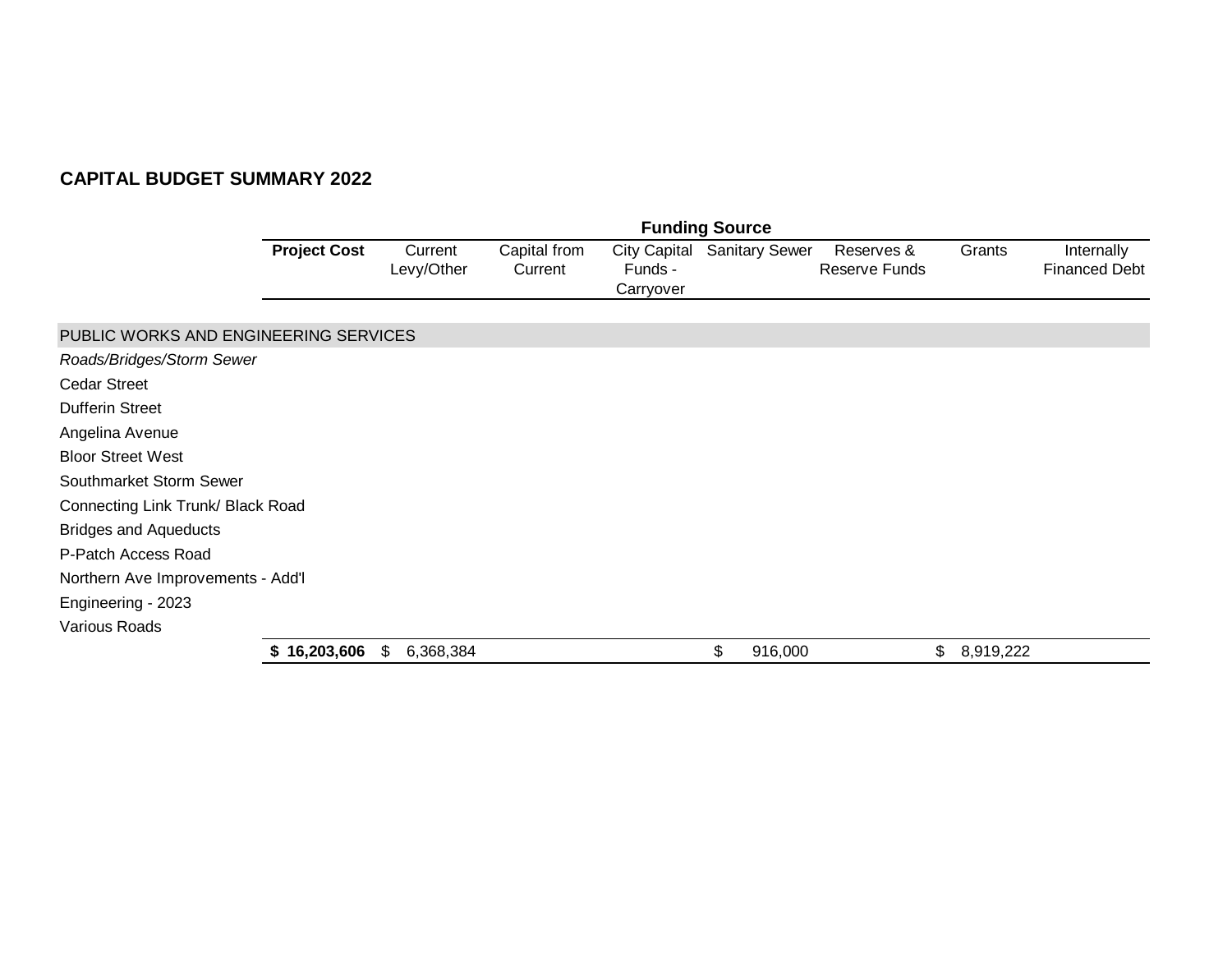|                                                           |     |                     |                       |                         |                                             | <b>Funding Source</b> |                             |        |                                    |
|-----------------------------------------------------------|-----|---------------------|-----------------------|-------------------------|---------------------------------------------|-----------------------|-----------------------------|--------|------------------------------------|
|                                                           |     | <b>Project Cost</b> | Current<br>Levy/Other | Capital from<br>Current | <b>City Capital</b><br>Funds -<br>Carryover | <b>Sanitary Sewer</b> | Reserves &<br>Reserve Funds | Grants | Internally<br><b>Financed Debt</b> |
| PUBLIC WORKS AND ENGINEERING SERVICES                     |     |                     |                       |                         |                                             |                       |                             |        |                                    |
| <b>Miscellaneous Construction</b>                         |     |                     |                       |                         |                                             |                       |                             |        |                                    |
| Asphalt/Surface Treatment                                 | \$. | 851,000             |                       |                         |                                             |                       |                             |        |                                    |
| Rear Yard Drainage                                        | \$  | 65,000              |                       |                         |                                             |                       |                             |        |                                    |
| <b>Bridge Inspection</b>                                  | \$  | 60,000              |                       |                         |                                             |                       |                             |        |                                    |
| Bridge/Aqueduct Rehabilitatic \$                          |     | 300,000             |                       |                         |                                             |                       |                             |        |                                    |
| Other                                                     | \$  | 300,000             |                       |                         |                                             |                       |                             |        |                                    |
| <b>Emergency Repairs</b>                                  | S   | 50,000              |                       |                         |                                             |                       |                             |        |                                    |
|                                                           | \$  | 1,626,000           | \$<br>1,326,000       |                         | \$<br>300,000                               |                       |                             |        |                                    |
| <b>Sanitary Sewer</b>                                     |     |                     |                       |                         |                                             |                       |                             |        |                                    |
| West End Plant and MPS                                    | \$  | 1,250,000           |                       |                         |                                             |                       |                             |        |                                    |
| East End Plant                                            | S   | 2,000,000           |                       |                         |                                             |                       |                             |        |                                    |
| Miscellaneous Capital                                     | S   | 240,000             |                       |                         |                                             |                       |                             |        |                                    |
| <b>Emergency Repairs</b>                                  | \$  | 600,000             |                       |                         |                                             |                       |                             |        |                                    |
| <b>Pumping Stations</b>                                   | \$  | 28,500              |                       |                         |                                             |                       |                             |        |                                    |
| <b>Waste Water Treatment</b><br>Plant Capital Maintenance | \$  | 1,700,000           |                       |                         |                                             |                       |                             |        |                                    |
| Fleet                                                     |     | 380,000             |                       |                         |                                             |                       |                             |        |                                    |
|                                                           | \$  | 6,198,500           |                       |                         |                                             | \$<br>6,198,500       |                             |        |                                    |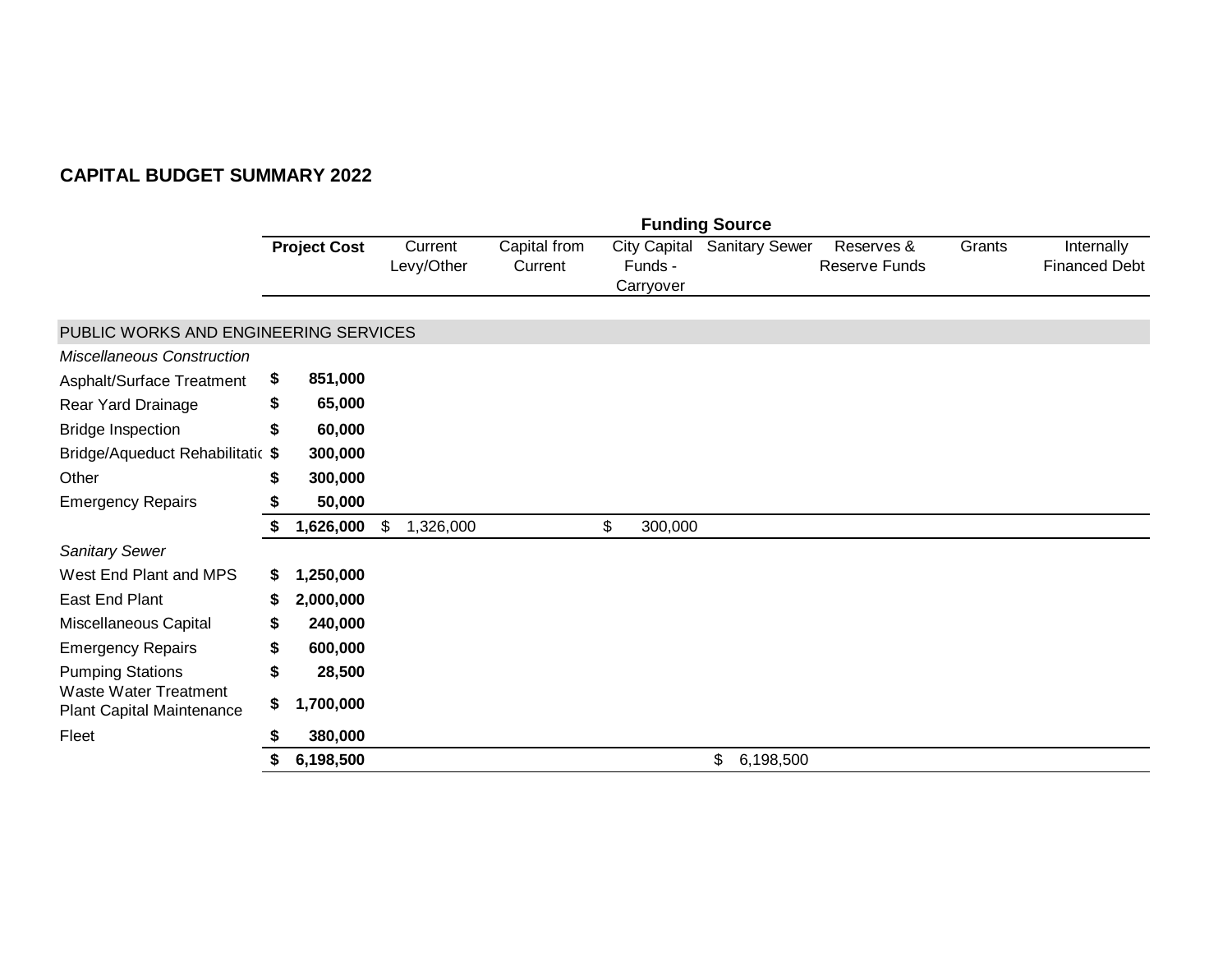|                                       |    |                     |                       | <b>Funding Source</b> |                         |                                      |                       |              |                                      |        |                                    |  |  |  |
|---------------------------------------|----|---------------------|-----------------------|-----------------------|-------------------------|--------------------------------------|-----------------------|--------------|--------------------------------------|--------|------------------------------------|--|--|--|
|                                       |    | <b>Project Cost</b> | Current<br>Levy/Other |                       | Capital from<br>Current | City Capital<br>Funds -<br>Carryover | <b>Sanitary Sewer</b> |              | Reserves &<br><b>Reserve Funds</b>   | Grants | Internally<br><b>Financed Debt</b> |  |  |  |
| PUBLIC WORKS AND ENGINEERING SERVICES |    |                     |                       |                       |                         |                                      |                       |              |                                      |        |                                    |  |  |  |
| Landfill                              |    |                     |                       |                       |                         |                                      |                       |              |                                      |        |                                    |  |  |  |
| Upgrade/Replacement                   | \$ | 2,516,250           |                       |                       |                         |                                      |                       | \$           | 2,516,250                            |        |                                    |  |  |  |
| BioSolids Management Facili \$        |    | 219,332             |                       |                       |                         |                                      |                       | \$           | 219,332                              |        |                                    |  |  |  |
|                                       |    | 2,735,582           |                       |                       |                         |                                      |                       | \$           | 2,735,582                            |        |                                    |  |  |  |
|                                       |    |                     |                       |                       |                         |                                      |                       |              | Waste Disposal Site Reserve          |        |                                    |  |  |  |
| Landfill Fleet & Equipment            |    |                     |                       |                       |                         |                                      |                       |              |                                      |        |                                    |  |  |  |
| <b>Refuse Packer Retrofits</b>        |    |                     |                       |                       |                         |                                      |                       |              |                                      |        |                                    |  |  |  |
| 40-yard Roll-off Containers           |    |                     |                       |                       |                         |                                      |                       |              |                                      |        |                                    |  |  |  |
|                                       | S  | 325,000             |                       |                       |                         |                                      |                       | $\mathbb{S}$ | 325,000                              |        |                                    |  |  |  |
|                                       |    |                     |                       |                       |                         |                                      |                       |              | Waste Disposal Site Reserve          |        |                                    |  |  |  |
| Other                                 |    |                     |                       |                       |                         |                                      |                       |              |                                      |        |                                    |  |  |  |
| Public Works Security Gate \$         |    | 45,000              |                       |                       |                         |                                      |                       | \$           | 45,000                               |        |                                    |  |  |  |
| Pointe Des Chenes Pressure \$<br>Tank |    | 75,000              |                       |                       |                         |                                      |                       | \$           | 75,000                               |        |                                    |  |  |  |
| <b>Esposito Rink Structure</b>        | \$ | 80,000              |                       | \$                    | 79,865                  |                                      |                       | \$           | 135                                  |        |                                    |  |  |  |
|                                       |    |                     |                       |                       |                         |                                      |                       |              | Asset Management Reserve             |        |                                    |  |  |  |
| New Inspection Vehicle                | \$ | 40,000              |                       |                       |                         |                                      |                       | \$           | 40,000                               |        |                                    |  |  |  |
|                                       |    |                     |                       |                       |                         |                                      |                       |              | <b>Engineering Equipment Reserve</b> |        |                                    |  |  |  |
|                                       | \$ | 240,000             |                       | \$                    | 79,865                  |                                      |                       | \$           | 160,135                              |        |                                    |  |  |  |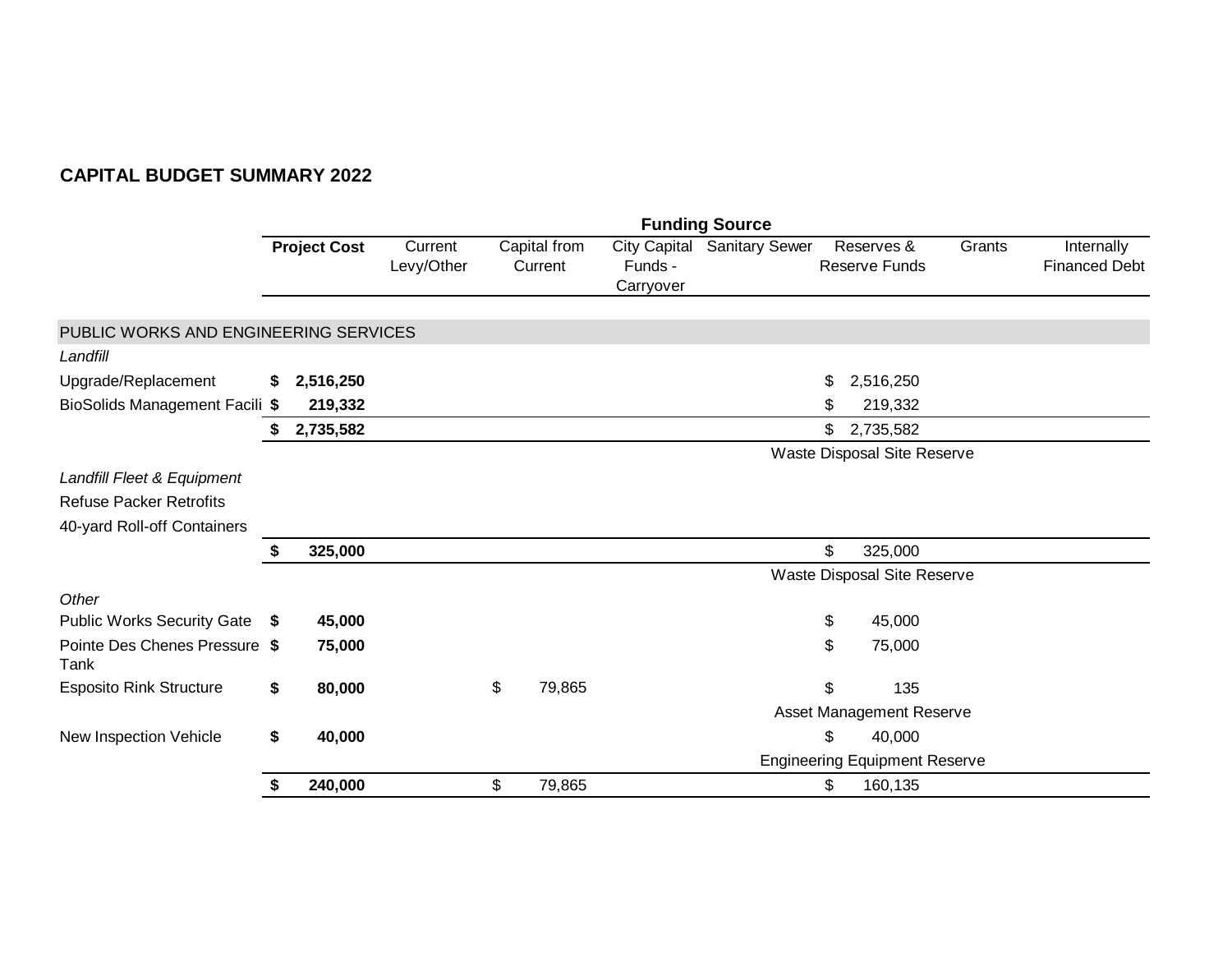|                                       |                     |                       |                         |                                             | <b>Funding Source</b> |                              |                 |                                    |
|---------------------------------------|---------------------|-----------------------|-------------------------|---------------------------------------------|-----------------------|------------------------------|-----------------|------------------------------------|
|                                       | <b>Project Cost</b> | Current<br>Levy/Other | Capital from<br>Current | <b>City Capital</b><br>Funds -<br>Carryover | <b>Sanitary Sewer</b> | Reserves &<br>Reserve Funds  | Grants          | Internally<br><b>Financed Debt</b> |
| PUBLIC WORKS AND ENGINEERING SERVICES |                     |                       |                         |                                             |                       |                              |                 |                                    |
| <b>Public Works Fleet</b>             |                     |                       |                         |                                             |                       |                              |                 |                                    |
| <b>Tandem Axle Street Sander</b>      |                     |                       |                         |                                             |                       |                              |                 |                                    |
| Factory Rebuild Trackless Unit        |                     |                       |                         |                                             |                       |                              |                 |                                    |
| 2-Ton Asphalt Hot Box                 |                     |                       |                         |                                             |                       |                              |                 |                                    |
| Two 1-Ton Dump Trucks                 |                     |                       |                         |                                             |                       |                              |                 |                                    |
| <b>Truck Mounted 45' Reach Bucket</b> |                     |                       |                         |                                             |                       |                              |                 |                                    |
| Tandem Axle Drop Bed Trailer          |                     |                       |                         |                                             |                       |                              |                 |                                    |
| Backhoe 440 Cat                       |                     |                       |                         |                                             |                       |                              |                 |                                    |
| <b>Loader Mounted Snow Blade</b>      |                     |                       |                         |                                             |                       |                              |                 |                                    |
| <b>Trackless Mounted Boom Mower</b>   |                     |                       |                         |                                             |                       |                              |                 |                                    |
| <b>Triple Deck Riding Mower</b>       |                     |                       |                         |                                             |                       |                              |                 |                                    |
| 60" Front Deck Riding Mower           |                     |                       |                         |                                             |                       |                              |                 |                                    |
|                                       | 1,384,831<br>S      |                       |                         |                                             |                       | \$<br>1,384,831              |                 |                                    |
|                                       |                     |                       |                         |                                             |                       | <b>PWT Equipment Reserve</b> |                 |                                    |
| <b>Total PWES</b>                     | \$28,713,519        | 7,694,384<br>S.       | 79,865<br><b>S</b>      | 300,000<br>- \$                             | 7,114,500 \$<br>S.    | 4,605,548                    | $$8,919,222$ \$ |                                    |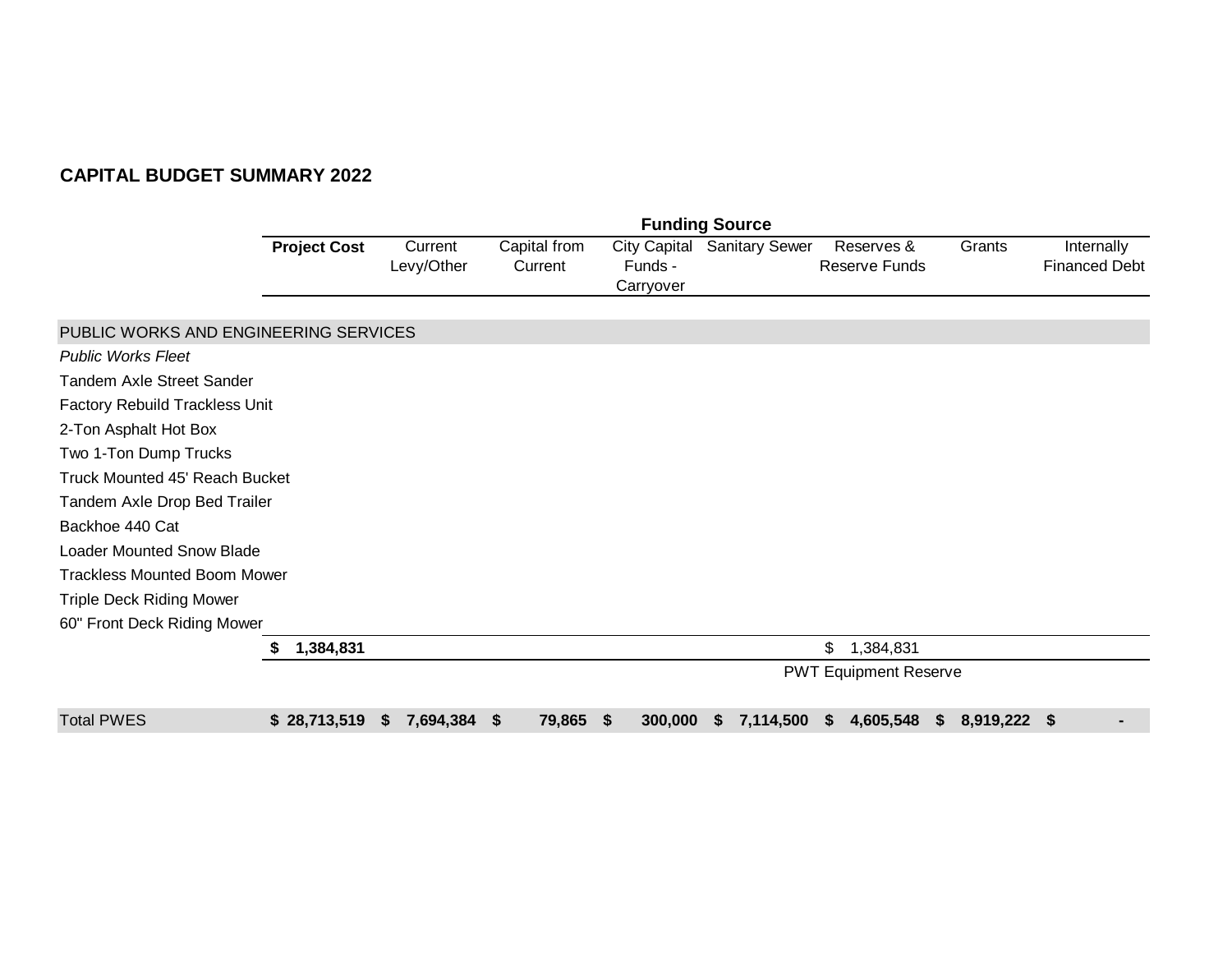|                                                      |    |                     |                          |               |                         |                      | <b>Funding Source</b>       |                             |                 |                                    |
|------------------------------------------------------|----|---------------------|--------------------------|---------------|-------------------------|----------------------|-----------------------------|-----------------------------|-----------------|------------------------------------|
|                                                      |    | <b>Project Cost</b> | Current<br>Levy/Other    |               | Capital from<br>Current | Funds -<br>Carryover | City Capital Sanitary Sewer | Reserves &<br>Reserve Funds | Grants          | Internally<br><b>Financed Debt</b> |
| COMMUNITY DEVELOPMENT AND ENTERPRISE SERVICES (CDES) |    |                     |                          |               |                         |                      |                             |                             |                 |                                    |
| Transit                                              |    |                     |                          |               |                         |                      |                             |                             |                 |                                    |
| <b>Electric Buses</b>                                |    |                     |                          |               |                         |                      |                             |                             |                 |                                    |
| Para Buses                                           |    |                     |                          |               |                         |                      |                             |                             |                 |                                    |
| <b>Transit Supervisor Vehicle</b>                    |    |                     |                          |               |                         |                      |                             |                             |                 |                                    |
| <b>Bus Shelters</b>                                  |    |                     |                          |               |                         |                      |                             |                             |                 |                                    |
| <b>Charging Station</b>                              |    |                     |                          |               |                         |                      |                             |                             |                 |                                    |
| EV infrastructure Design                             |    |                     |                          |               |                         |                      |                             |                             |                 |                                    |
| <b>Bus Wash</b>                                      |    |                     |                          |               |                         |                      |                             |                             |                 |                                    |
| Sound Barrier                                        |    |                     |                          |               |                         |                      |                             |                             |                 |                                    |
| Snow Removal Equipment                               |    |                     |                          |               |                         |                      |                             |                             |                 |                                    |
|                                                      |    | 4,662,000           | $\sqrt[6]{3}$<br>450,000 | $\sqrt[6]{3}$ | 553,355                 |                      |                             | \$<br>240,000               | \$<br>3,418,645 |                                    |
| Fleet & Equipment                                    |    |                     |                          |               |                         |                      |                             |                             |                 |                                    |
| Cemetery - 3/4 Ton truck                             | \$ | 55,000              |                          |               |                         |                      |                             | \$<br>55,000                |                 |                                    |
|                                                      |    |                     |                          |               |                         |                      |                             | Cemetery Reserve Fund       |                 |                                    |
|                                                      | \$ | 55,000              |                          |               |                         |                      |                             | \$<br>55,000                |                 |                                    |
| <b>Growth Projects</b>                               |    |                     |                          |               |                         |                      |                             |                             |                 |                                    |
| Downtown plaza                                       | S  | 500,000             |                          | \$            | 500,000                 |                      |                             |                             |                 |                                    |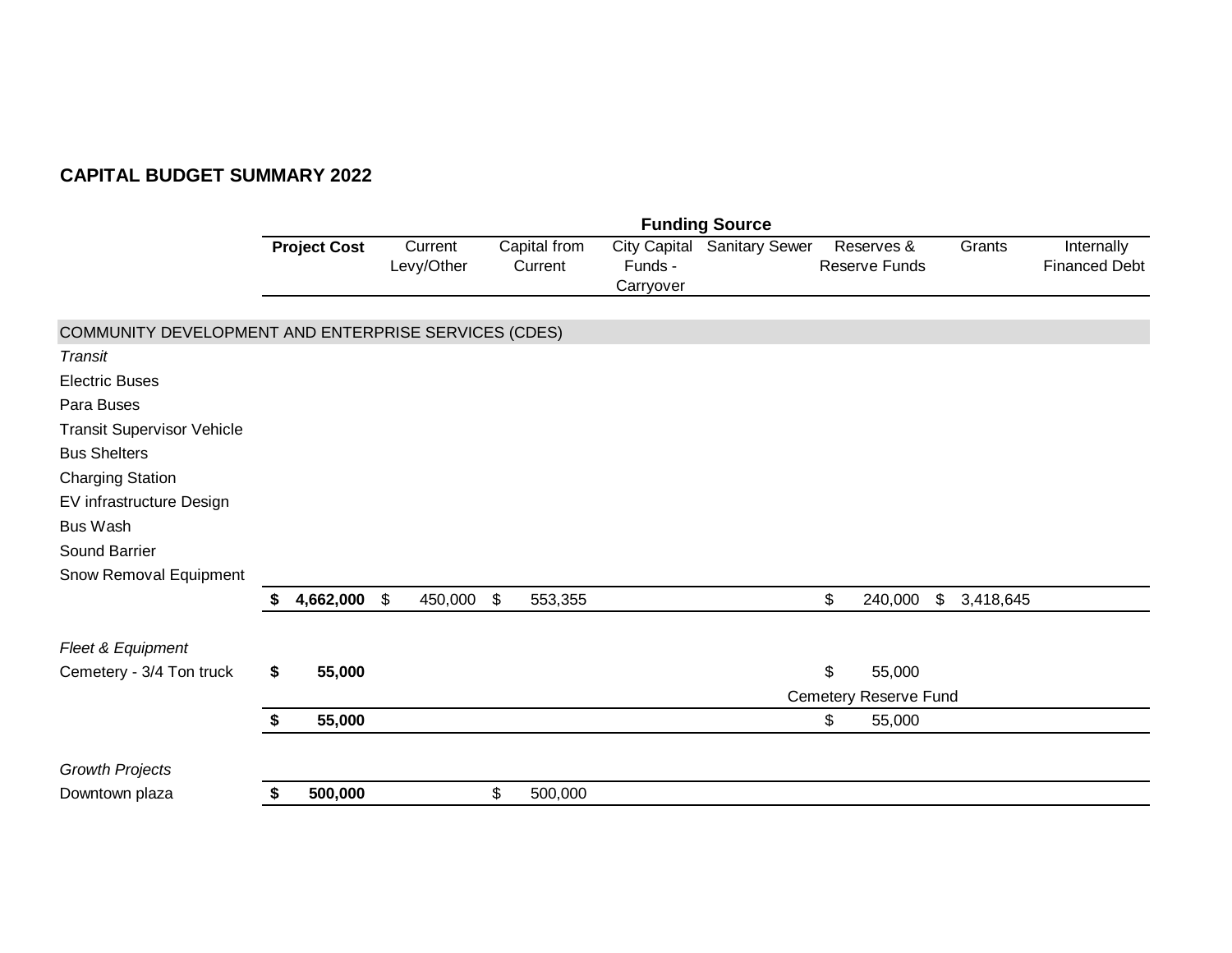|                                                              |    |                     |                                      |                         |                                        |                                             | <b>Funding Source</b> |                                         |           |                           |                                    |
|--------------------------------------------------------------|----|---------------------|--------------------------------------|-------------------------|----------------------------------------|---------------------------------------------|-----------------------|-----------------------------------------|-----------|---------------------------|------------------------------------|
|                                                              |    | <b>Project Cost</b> | Current<br>Levy/Other                | Capital from<br>Current |                                        | <b>City Capital</b><br>Funds -<br>Carryover | <b>Sanitary Sewer</b> | Reserves &<br><b>Reserve Funds</b>      | Grants    |                           | Internally<br><b>Financed Debt</b> |
| COMMUNITY DEVELOPMENT AND ENTERPRISE SERVICES (CDES)         |    |                     |                                      |                         |                                        |                                             |                       |                                         |           |                           |                                    |
| <b>Building Capital Maintenance</b>                          |    |                     |                                      |                         |                                        |                                             |                       |                                         |           |                           |                                    |
| Seniors Drop-In - parking lot                                | \$ | 420,000             |                                      |                         |                                        |                                             |                       | \$<br>420,000                           |           |                           |                                    |
|                                                              |    |                     |                                      |                         |                                        |                                             |                       | Senior's Centre Reserve                 |           |                           |                                    |
| Cemetery Mausoleum                                           | \$ | 1,100,000           |                                      |                         |                                        |                                             |                       | \$<br>1,100,000                         |           |                           |                                    |
|                                                              |    |                     |                                      |                         |                                        |                                             |                       | <b>Cemetery Reserve Fund</b>            |           |                           |                                    |
| JRCC - heat recovery                                         | \$ | 300,000             |                                      |                         |                                        |                                             |                       | \$<br>30,000                            |           | \$                        | 270,000                            |
|                                                              |    |                     |                                      |                         |                                        |                                             |                       | <b>CDF-Environmental Sustainability</b> |           |                           |                                    |
| Roberta Bondar Park -<br>sound system                        | \$ | 28,000              |                                      |                         |                                        |                                             |                       | \$<br>28,000                            |           |                           |                                    |
| GFL Memorial Gardens - stai \$                               |    | 252,000             |                                      |                         |                                        |                                             |                       | \$<br>252,000                           |           |                           |                                    |
| JRCC Pool - tile replacement \$                              |    | 60,000              |                                      |                         |                                        |                                             |                       | \$<br>60,000                            |           |                           |                                    |
| Seniors Drop-In - roof                                       | \$ | 20,000              |                                      |                         |                                        |                                             |                       | \$<br>20,000                            |           |                           |                                    |
| Cemetery Site - chimney<br><b>Ermatinger Old Stone House</b> | \$ | 35,000              |                                      |                         |                                        |                                             |                       | \$<br>35,000                            |           |                           |                                    |
| - exterior windows                                           | \$ | 110,000             |                                      |                         |                                        |                                             |                       | \$<br>110,000                           |           |                           |                                    |
| Outdoor field lighting                                       | \$ | 193,000             |                                      |                         |                                        |                                             |                       | \$<br>193,000                           |           |                           |                                    |
|                                                              |    |                     |                                      |                         |                                        |                                             |                       | Asset Management Reserve                |           |                           |                                    |
|                                                              | S. | 2,518,000           |                                      |                         |                                        |                                             |                       | \$2,248,000                             |           | \$                        | 270,000                            |
|                                                              |    |                     |                                      |                         |                                        |                                             |                       |                                         |           |                           |                                    |
| <b>Total CDES</b>                                            | \$ | 7,735,000           | 450,000<br>$\boldsymbol{\mathsf{s}}$ | \$                      | 1,053,355<br>$\boldsymbol{\mathsf{s}}$ |                                             |                       | \$<br>2,543,000<br>\$                   | 3,418,645 | $\boldsymbol{\mathsf{s}}$ | 270,000                            |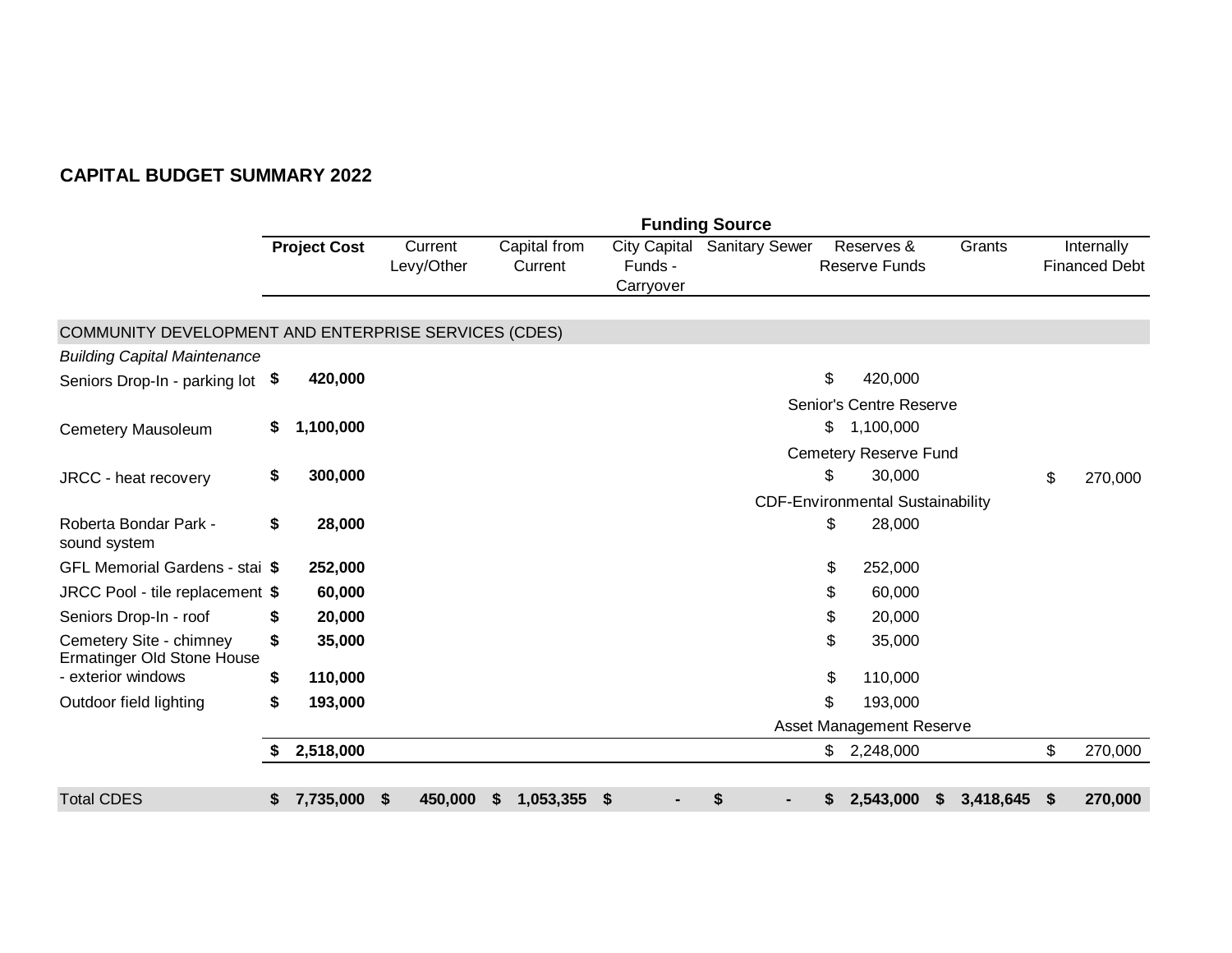|                                     |    |                     |                       |                         |                                             | <b>Funding Source</b> |                             |        |                                    |
|-------------------------------------|----|---------------------|-----------------------|-------------------------|---------------------------------------------|-----------------------|-----------------------------|--------|------------------------------------|
|                                     |    | <b>Project Cost</b> | Current<br>Levy/Other | Capital from<br>Current | <b>City Capital</b><br>Funds -<br>Carryover | <b>Sanitary Sewer</b> | Reserves &<br>Reserve Funds | Grants | Internally<br><b>Financed Debt</b> |
| <b>FIRE SERVICES</b>                |    |                     |                       |                         |                                             |                       |                             |        |                                    |
| <b>Building Capital Maintenance</b> |    |                     |                       |                         |                                             |                       |                             |        |                                    |
| Fire Station #2 floor/ wall sea \$  |    | 5,000               |                       |                         |                                             |                       |                             |        |                                    |
| Fire Station #3 floor/ wall sea \$  |    | 5,000               |                       |                         |                                             |                       |                             |        |                                    |
| Washrooms                           | S  | 185,000             |                       |                         |                                             |                       |                             |        |                                    |
|                                     | \$ | 195,000             |                       |                         |                                             |                       | \$<br>195,000               |        |                                    |
|                                     |    |                     |                       |                         |                                             |                       | Asset Management Reserve    |        |                                    |
| Fleet & Equipment                   |    |                     |                       |                         |                                             |                       |                             |        |                                    |
| Digital Radio                       | \$ | 550,000             |                       |                         |                                             |                       | \$<br>550,000               |        |                                    |
| <b>Communication System</b>         |    |                     |                       |                         |                                             |                       | Fire Equipment Reserve      |        |                                    |
| Replace Platoon Chiefs Vehic \$     |    | 65,000              |                       |                         |                                             |                       | \$<br>65,000                |        |                                    |
| Replace 4 Fire Prevention Ca \$     |    | 130,000             |                       |                         |                                             |                       | 130,000<br>\$               |        |                                    |
| Replace UT1 Pick-up Truck \$        |    | 65,000              |                       |                         |                                             |                       | 65,000<br>\$                |        |                                    |
|                                     |    |                     |                       |                         |                                             |                       | Asset Management Reserve    |        |                                    |
|                                     |    | 810,000             |                       |                         |                                             |                       | \$<br>810,000               |        |                                    |
|                                     |    |                     |                       |                         |                                             |                       |                             |        |                                    |
| <b>Total FIRE</b>                   | \$ | 1,005,000 \$        |                       | \$                      | \$                                          | S                     | 1,005,000 \$<br>S           |        | \$                                 |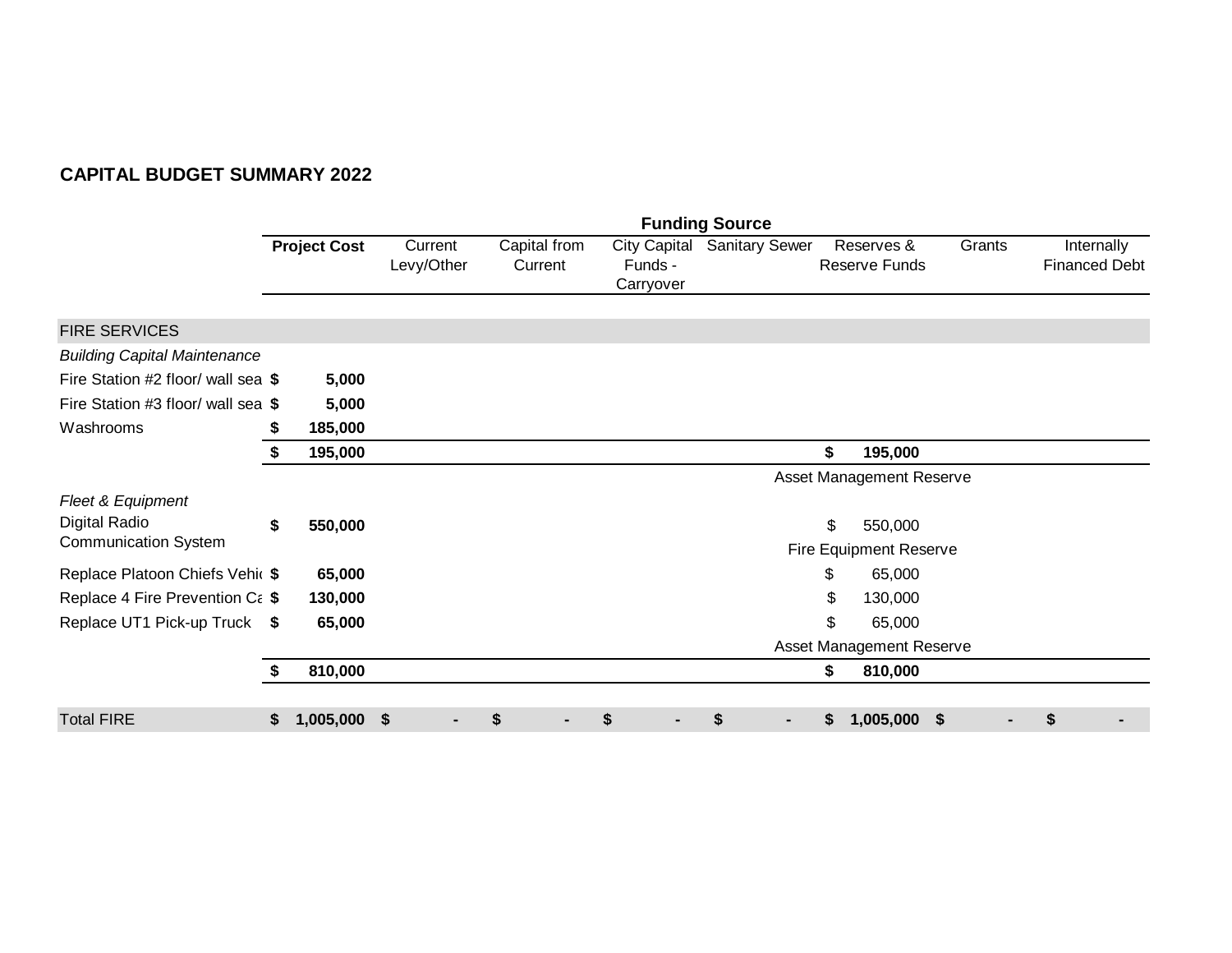|                                              |    |                     |                       |                         |                                             | <b>Funding Source</b> |                                    |        |                                    |  |  |
|----------------------------------------------|----|---------------------|-----------------------|-------------------------|---------------------------------------------|-----------------------|------------------------------------|--------|------------------------------------|--|--|
|                                              |    | <b>Project Cost</b> | Current<br>Levy/Other | Capital from<br>Current | <b>City Capital</b><br>Funds -<br>Carryover | <b>Sanitary Sewer</b> | Reserves &<br><b>Reserve Funds</b> | Grants | Internally<br><b>Financed Debt</b> |  |  |
| CORPORATE / OUTSIDE AGENCIES                 |    |                     |                       |                         |                                             |                       |                                    |        |                                    |  |  |
| <b>Building Capital Maintenance</b>          |    |                     |                       |                         |                                             |                       |                                    |        |                                    |  |  |
| Civic Centre - Front                         | \$ | 475,000             |                       |                         |                                             |                       | \$<br>475,000                      |        |                                    |  |  |
| entrance project                             |    |                     |                       |                         |                                             |                       | Asset Management Reserve           |        |                                    |  |  |
| Civic Centre - Carpet                        | \$ | 250,000             |                       |                         |                                             |                       | \$<br>250,000                      |        |                                    |  |  |
| replacement                                  |    |                     |                       |                         | <b>Facilities Maintenance Reserve</b>       |                       |                                    |        |                                    |  |  |
| <b>IT Upgrades</b>                           | \$ | 85,000              |                       |                         |                                             |                       | \$<br>85,000                       |        |                                    |  |  |
|                                              |    |                     |                       |                         |                                             |                       | <b>Computer Software Reserve</b>   |        |                                    |  |  |
| Emergency Repairs/                           | \$ | 275,000             |                       |                         |                                             |                       | \$<br>275,000                      |        |                                    |  |  |
| Contingency-all City<br><b>huildings</b>     |    |                     |                       |                         |                                             |                       | Asset Management Reserve           |        |                                    |  |  |
| <b>Police Heat Generating</b>                | \$ | 25,000              |                       |                         |                                             |                       | $\mathfrak{S}$<br>25,000           |        |                                    |  |  |
| Systems                                      |    |                     |                       |                         |                                             |                       | Asset Management Reserve           |        |                                    |  |  |
| Library - Main Branch -                      | \$ | 65,000              |                       |                         |                                             |                       | \$<br>65,000                       |        |                                    |  |  |
| exterior walls                               |    |                     |                       |                         |                                             |                       | <b>Library Capital Reserve</b>     |        |                                    |  |  |
|                                              | S  | 1,175,000           |                       |                         |                                             |                       | 1,175,000<br>$\mathfrak{S}^-$      |        |                                    |  |  |
|                                              |    |                     |                       |                         |                                             |                       |                                    |        |                                    |  |  |
| Total CORPORATE /<br><b>OUTSIDE AGENCIES</b> | S. | 1,175,000 \$        |                       | S                       | \$                                          | \$                    | 1,175,000<br>S.<br>5               |        | \$                                 |  |  |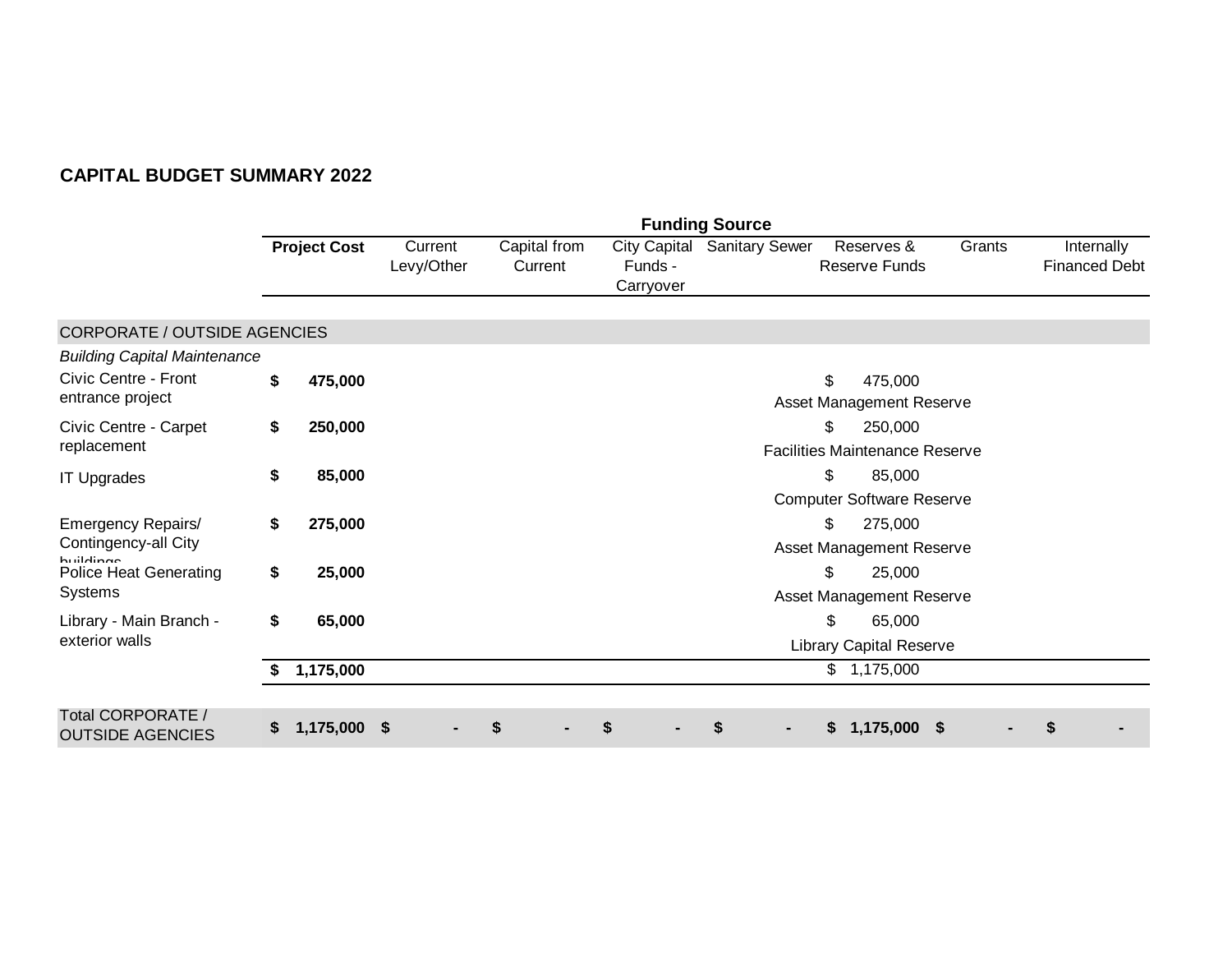|                                            | <b>Funding Source</b> |                       |                         |                      |                                    |                             |              |                                    |  |
|--------------------------------------------|-----------------------|-----------------------|-------------------------|----------------------|------------------------------------|-----------------------------|--------------|------------------------------------|--|
|                                            | <b>Project Cost</b>   | Current<br>Levy/Other | Capital from<br>Current | Funds -<br>Carryover | <b>City Capital Sanitary Sewer</b> | Reserves &<br>Reserve Funds | Grants       | Internally<br><b>Financed Debt</b> |  |
| <b>TOTAL 2021 CAPITAL</b><br><b>BUDGET</b> | \$38,628,519          | 8,144,384<br>S.       | 1,133,220<br>S.         | 300,000<br>S         | 7,114,500 \$<br>S.                 | 9,328,548                   | \$12,337,867 | 270,000                            |  |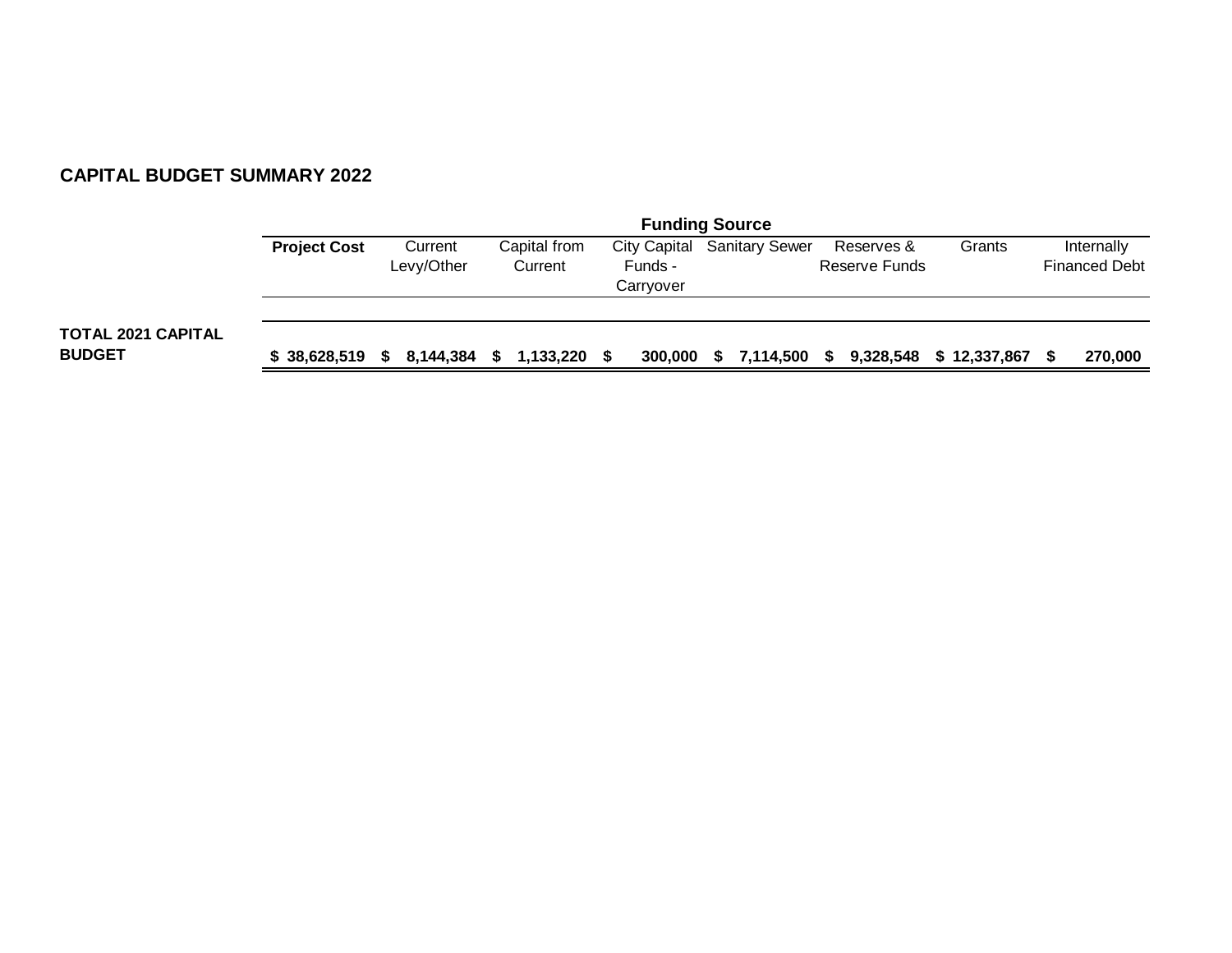## **CAPITAL PRIORITIZATION 2022**

#### EXISTING ASSETS

| <b>Rank Department</b>                              | <b>Project Description</b>                                                                                                                                            | <b>Total Cost</b> |
|-----------------------------------------------------|-----------------------------------------------------------------------------------------------------------------------------------------------------------------------|-------------------|
| $ CS - IT $                                         | <b>IT Upgrade</b>                                                                                                                                                     | 85,000            |
| 2 CD&ES - Transit                                   | Electric buses, Para buses, transit supervisor vehicle, bus shelters, charging station, EV<br>infrastructure Design, bus wash, sound barrier, snow removal equipment. | 4,662,000         |
| 3 CD&ES - Community Centres JRCC full heat recovery |                                                                                                                                                                       | 300,000           |
| 4 Fire                                              | Digital radio request - encryption                                                                                                                                    | 550,000           |
| 5 PW&ES - Parks                                     | Pointe Des Chenes - Pressure Tank                                                                                                                                     | 75,000            |
| 6 PW&ES - Engineering                               | Purchase of new inspection vehicle                                                                                                                                    | 40,000            |
| 7 PW&ES - Building Services                         | Carpet replacement Civic Centre                                                                                                                                       | 250,000           |
| 8 CD&ES - Cemetery                                  | Replacement of 3/4 Ton truck - sanding and plowing                                                                                                                    | 55,000            |
| 9Fire                                               | Platoon Chief Vehicle Replacement                                                                                                                                     | 65,000            |
| 10 Fire                                             | Replacement of (4) Fire Prevention Vehicles                                                                                                                           | 130,000           |
| 11 Fire                                             | UTI Replacement replaces (1) 2004 Chevrolet 1 ton pick up                                                                                                             | 65,000            |
| 12 CD&ES - Cemetery                                 | New Mausoleum                                                                                                                                                         | 1,100,000         |
| 13 PW&ES - Parks                                    | <b>Esposito Rink Structure</b>                                                                                                                                        | 80,000            |

### GROWTH ASSETS

| 1ICD&F <sup>r</sup><br>500,000<br>ı plaza<br>annınd<br>Downtown |
|-----------------------------------------------------------------|
|-----------------------------------------------------------------|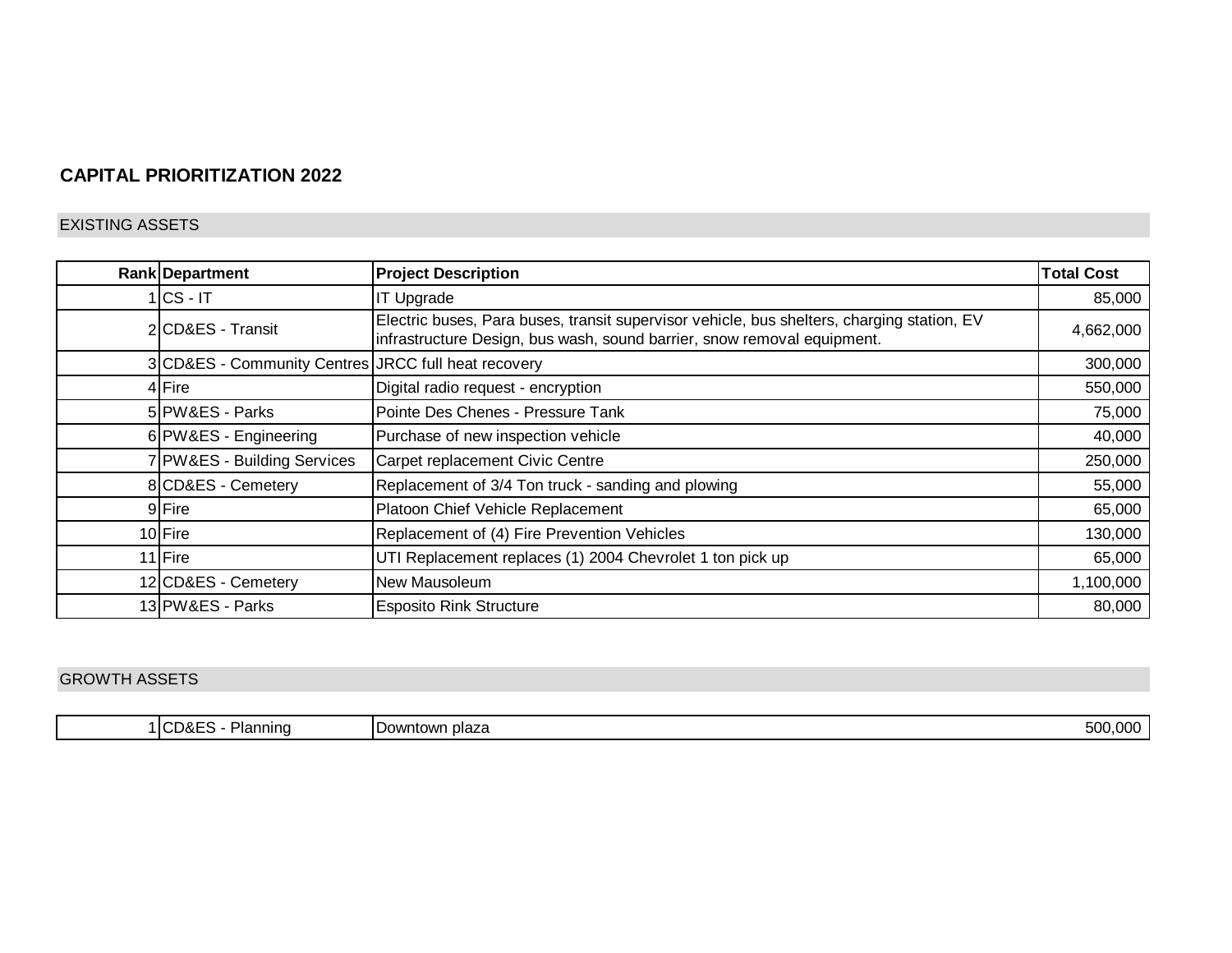|                                                        | 2022       | 2023                     | 2024       | 2025       | 2026       | Total       |
|--------------------------------------------------------|------------|--------------------------|------------|------------|------------|-------------|
|                                                        |            |                          |            |            |            |             |
| <b>Community Development &amp; Enterprise Services</b> | 7,735,000  | 8,670,618                | 13,094,323 | 7,035,326  | 6,389,598  | 42,924,866  |
| <b>Fire Services</b>                                   | 1,005,000  | 2,250,000                | 1,652,731  | 1,639,269  | 105,859    | 6,652,859   |
| <b>Public Works &amp; Engineering Services</b>         | 28,713,519 | 34,765,069               | 54,302,102 | 39,957,820 | 27,119,049 | 184,857,559 |
| <b>Corporate Services</b>                              | 1,085,000  | 375,000                  | 375,000    | 1,772,000  | 356,000    | 3,963,000   |
| <b>Outside Agencies</b>                                | 90,000     | $\overline{\phantom{a}}$ | 29,226     | 336,745    | ۰          | 455,970     |
|                                                        |            |                          |            |            |            |             |
| <b>Total Capital Requirements</b>                      | 38,628,519 | 46,060,687               | 69,453,381 | 50,741,161 | 33,970,507 | 238,854,255 |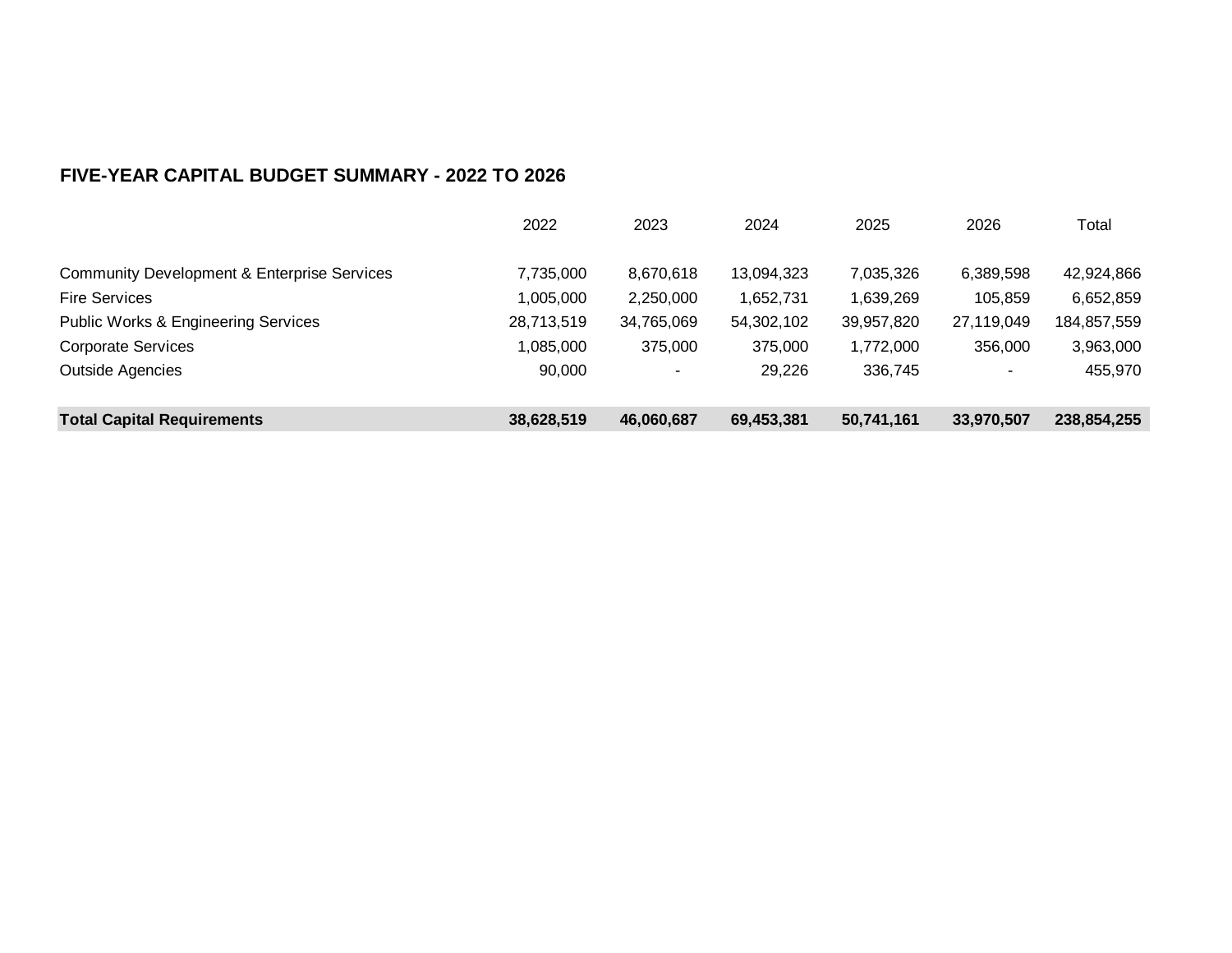|                                                      | 2022       | 2023       | 2024       | 2025       | 2026       | Total       |
|------------------------------------------------------|------------|------------|------------|------------|------------|-------------|
| Funding:                                             |            |            |            |            |            |             |
| Capital Levy Overall                                 | 4,590,686  | 4,590,686  | 4,447,447  | 4,465,816  | 4,663,515  | 22,758,152  |
| Capital Levy Urban Only                              | 1,777,698  | 1,777,698  | 1,721,994  | 1,777,698  | 1,854,581  | 8,909,668   |
| Capital Levy Miscellaneous Construction              | 1,326,000  | 1,326,000  | 1,326,000  | 1,326,000  | 1,326,000  | 6,630,000   |
| Sewer Surcharge                                      | 7,114,500  | 6,087,000  | 22,758,512 | 12,361,040 | 5,456,681  | 53,777,734  |
| <b>Federal Gas Tax</b>                               | 4,653,755  | 4,856,092  | 4,856,092  | 4,856,092  | 4,856,092  | 24,078,123  |
| Reserves                                             | 5,615,413  | 11,178,695 | 3,800,847  | 7,884,746  | 4,059,560  | 32,539,261  |
| <b>Reserve Funds</b>                                 | 1,155,000  | 123,683    | 84,082     |            | 216,060    | 1,578,825   |
| OCIF Funding-formula based funding                   | 2,015,467  | 2,015,467  | 2,015,467  | 2,015,467  | 2,015,467  | 10,077,335  |
| Connecting Link (90%)                                | 2,250,000  | 3,000,000  | 3,000,000  | 3,000,000  | 3,000,000  | 14,250,000  |
| <b>Government Grants</b>                             | 3,418,645  | 3,401,001  | 4,022,927  | 3,837,861  | 3,001,776  | 17,682,208  |
| Long Term Debt                                       |            |            | 13,000,000 |            |            | 13,000,000  |
| <b>Capital from Current</b>                          | 1,133,220  | 500,000    | 472,068    |            |            | 2,105,288   |
| Other                                                | 1,150,000  | 450,000    | 450,000    | 450,000    | 450,000    | 2,950,000   |
| <b>Internally Financed Debt</b>                      | 270,000    |            |            |            |            | 270,000     |
| Infrastructure Maintenance Requirements from reserve | 2,158,135  | 4,216,192  | 5,665,167  | 6,954,543  | 2,562,959  | 21,556,996  |
| <b>Funding Available</b>                             | 2,749,448  | 1,900,783  | 1,900,783  | 1,900,783  | 1,900,783  | 10,352,580  |
| Funding Shortfall/(excess)                           | (591, 313) | 2,315,409  | 3,764,384  | 5,053,760  | 662,176    | 11,204,416  |
| Other unfinanced                                     |            | 2,538,173  | 1,832,778  | 1,811,897  | 507,815    | 6,690,665   |
| <b>Total Capital Funding</b>                         | 38,628,519 | 46,060,687 | 69,453,381 | 50,741,161 | 33,970,507 | 238,854,255 |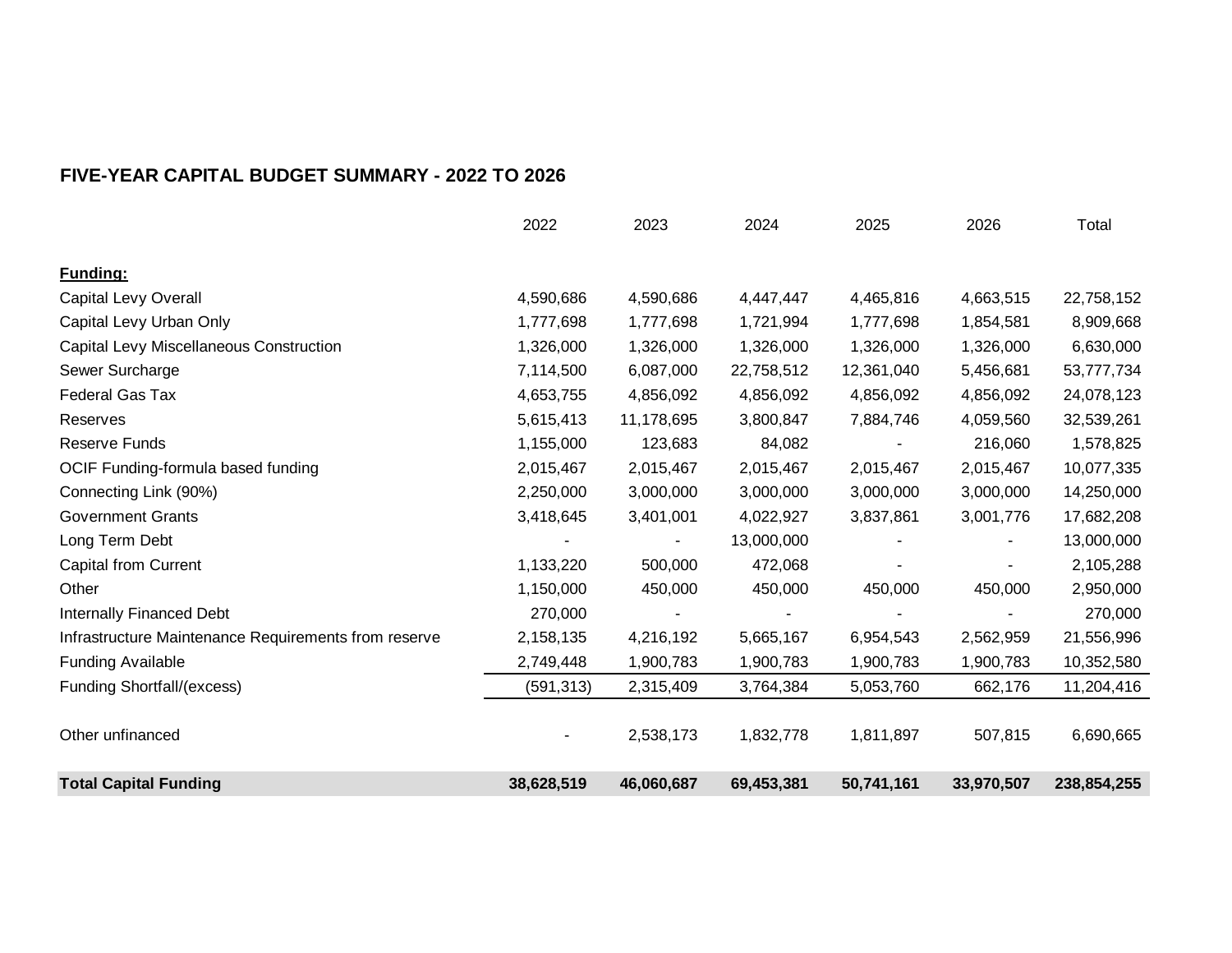FUNDING AVAILABILITY

|                              | 2022      | 2023      | 2024      | 2025      | 2026      | Total      |
|------------------------------|-----------|-----------|-----------|-----------|-----------|------------|
| <b>Infrastructure</b>        |           |           |           |           |           |            |
| Casino revenue               | 431,580   | 431,580   | 431,580   | 431,580   | 431,580   | 2,157,900  |
| LTD - debt reduction         | 1,167,630 | 1,167,630 | 1,167,630 | 1,167,630 | 1,167,630 | 5,838,150  |
| SAH levy                     | 693,000   | 693,000   | 693,000   | 693,000   | 693,000   | 3,465,000  |
| Retired debt (new)           | 1,673,371 | 1,724,706 | 1,724,706 | 1,724,706 | 1,724,706 | 8,572,195  |
|                              |           |           |           |           |           |            |
| Available funding            | 3,965,581 | 4,016,916 | 4,016,916 | 4,016,916 | 4,016,916 | 20,033,245 |
| Allocated to Transit Capital | 450,000   | 450,000   | 450,000   | 450,000   | 450,000   |            |
| Allocated to LTD repayment   | 766,133   | 1,666,133 | 1,666,133 | 1,666,133 | 1,666,133 |            |
| Net Available                | 2,749,448 | 1,900,783 | 1,900,783 | 1,900,783 | 1,900,783 |            |
|                              |           |           |           |           |           |            |
| <b>Capital from Current</b>  | 1,133,220 | 1,133,220 | 1,133,220 | 1,133,220 | 1,133,220 | 5,666,100  |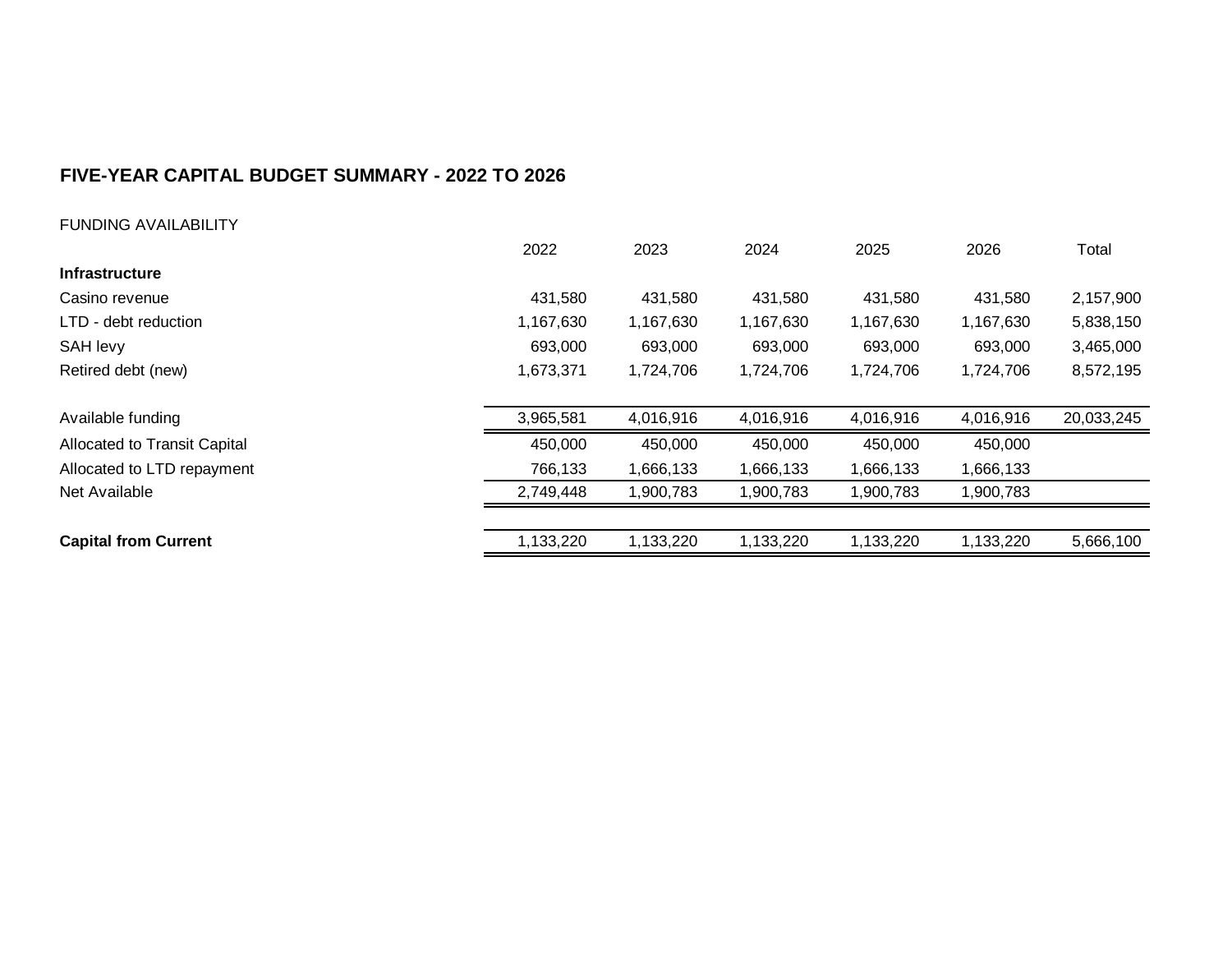| <b>FUNDING AVAILABILITY</b> |
|-----------------------------|
|-----------------------------|

|                                                              | 2022       | 2023       | 2024       | 2025       | 2026       | Total       |
|--------------------------------------------------------------|------------|------------|------------|------------|------------|-------------|
| <b>Capital Works-Road/Bridges/Sewers</b>                     |            |            |            |            |            |             |
| <b>Overall Capital</b>                                       | 4,590,686  | 4,590,686  | 4,590,686  | 4,590,686  | 4,590,686  | 22,953,432  |
| Urban Only Capital                                           | 1,777,698  | 1,777,698  | 1,777,698  | 1,777,698  | 1,777,698  | 8,888,489   |
| Sewer Surcharge                                              | 7,114,500  | 6,087,000  | 22,758,512 | 12,361,040 | 5,456,681  | 53,777,734  |
| <b>Miscellaneous Construction</b>                            | 1,626,000  | 1,326,000  | 1,326,000  | 1,326,000  | 1,326,000  | 6,930,000   |
| <b>OCIF Funding</b>                                          | 2,015,467  | 2,015,467  | 2,015,467  | 2,015,467  | 2,015,467  | 10,077,335  |
| Connecting Link (90%) (Note 3)                               | 2,250,000  | 3,000,000  | 3,000,000  | 3,000,000  | 3,000,000  | 14,250,000  |
| <b>Federal Gas Tax</b>                                       | 4,653,755  | 4,856,092  | 4,856,092  | 4,856,092  | 4,856,092  | 24,078,123  |
| Investing in Canada Infrastructure Program: Transit (Note 4) | 3,418,645  | 3,401,001  | 4,022,927  | 3,837,861  | 3,001,776  | 17,682,208  |
| Short Term Debt                                              |            |            |            |            |            |             |
| Long Term Debt                                               |            | ۰          | 13,000,000 |            |            | 13,000,000  |
| Available funding                                            | 27,446,751 | 27,053,944 | 57,347,382 | 33,764,845 | 26,024,400 | 176,759,657 |
|                                                              |            |            |            |            |            |             |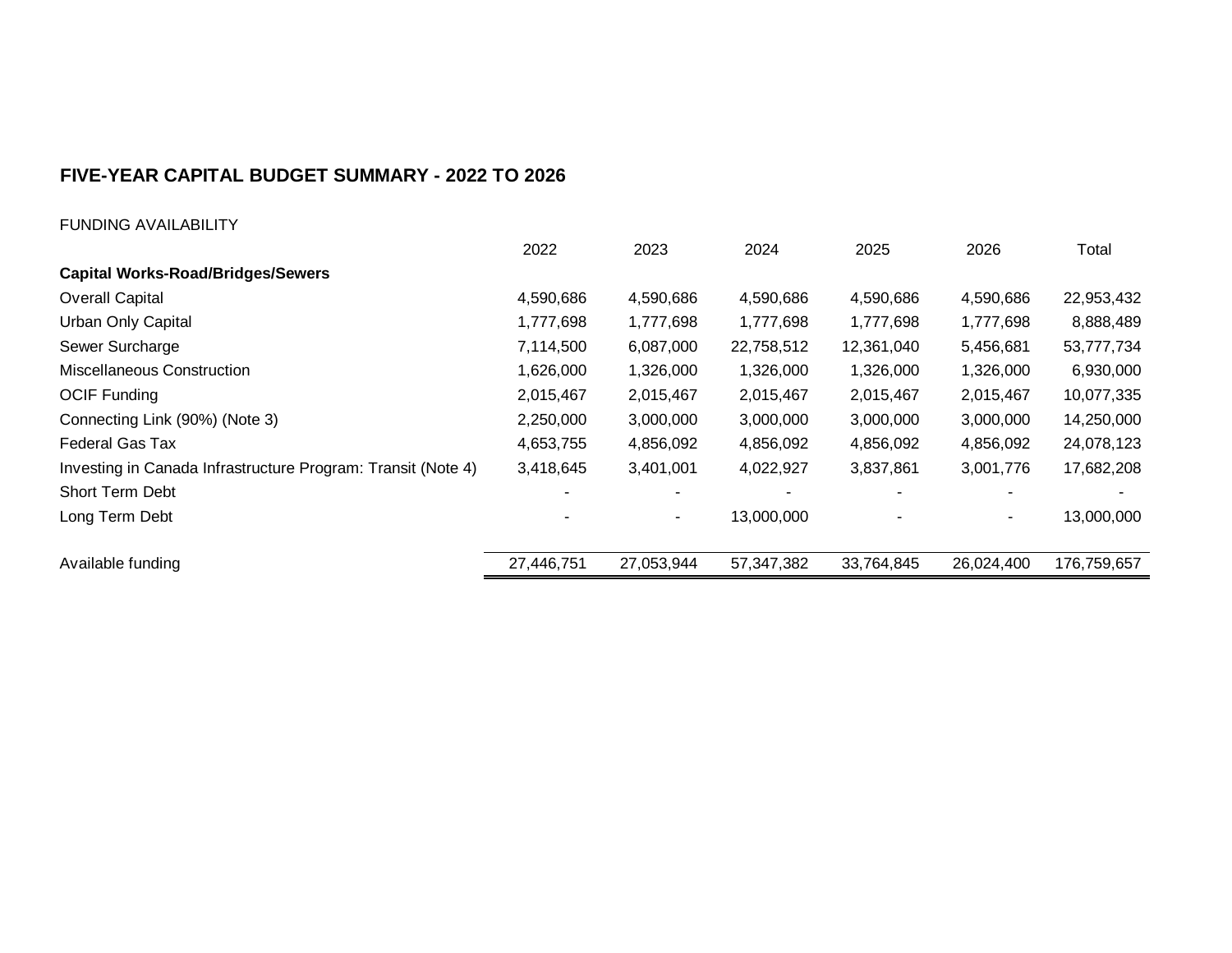#### FUNDING AVAILABILITY

|                                                  | 2022       | 2023       | 2024       | 2025       | 2026       | Total       |
|--------------------------------------------------|------------|------------|------------|------------|------------|-------------|
| <b>Reserves (annual allocation)</b>              |            |            |            |            |            |             |
| Fire                                             | 312,151    | 312,151    | 312,151    | 312,151    | 312,151    | 1,560,755   |
| Police                                           | 165,000    | 165,000    | 165,000    | 165,000    | 165,001    | 825,001     |
| Public Works and Transportation-Works            | 1,412,527  | 1,412,527  | 1,412,527  | 1,412,527  | 1,412,527  | 7,062,633   |
| Public Works and Transportation-Waste Collection | 118,257    | 118,257    | 118,257    | 118,257    | 118,257    | 591,284     |
| Public Works and Transportation-Railway          | 51,000     | 51,000     | 51,000     | 51,000     | 51,000     | 255,000     |
| <b>CDES-Transit</b>                              | 133,926    | 133,926    | 133,926    | 133,926    | 133,926    | 669,630     |
| <b>Engineering Equipment</b>                     | 40,000     | 40,000     | 40,000     | 40,000     | 40,000     | 200,000     |
| Landfill (Note 1)                                | 1,451,470  | 1,601,470  | 1,751,470  | 1,901,470  | 2,051,470  | 8,757,350   |
| Library (Note 2)                                 | 80,000     | 80,000     | 80,000     | 80,000     | 80,000     | 400,000     |
|                                                  | 3,764,330  | 3,914,330  | 4,064,330  | 4,214,330  | 4,364,331  | 20,321,653  |
| <b>Total Funding</b>                             | 36,309,882 | 36,118,410 | 66,561,848 | 43,129,311 | 35,538,868 | 222,780,655 |

#### Notes:

1) The Landfill Business and Implementation (B&I) Plan was approved by Council on October 22, 2019. There will be a 10% increase in user fees every five years, in addition to a waste management system annual levy increases. An allowance for capital expenditures has been incorporated into the business plan, and fee/levy structure. Increases to the levy are required each year over a 15 year period, with average annual levy increases from 2020 to 2035 of 7.45%.

2) The James L. McIntyre Centennial Library of the library is a City-owned building. Annual allocation for maintenance.

3) Connecting Link funding for South Market Black Road North of Tracks not yet approved.

4) New round of Public Transit Infrastructure Funds started in 2019. City's share of eligible costs is 27%. The 2022 Capital Budget requires \$1,243,355 of City funding towards eligible Transit projects for 2022.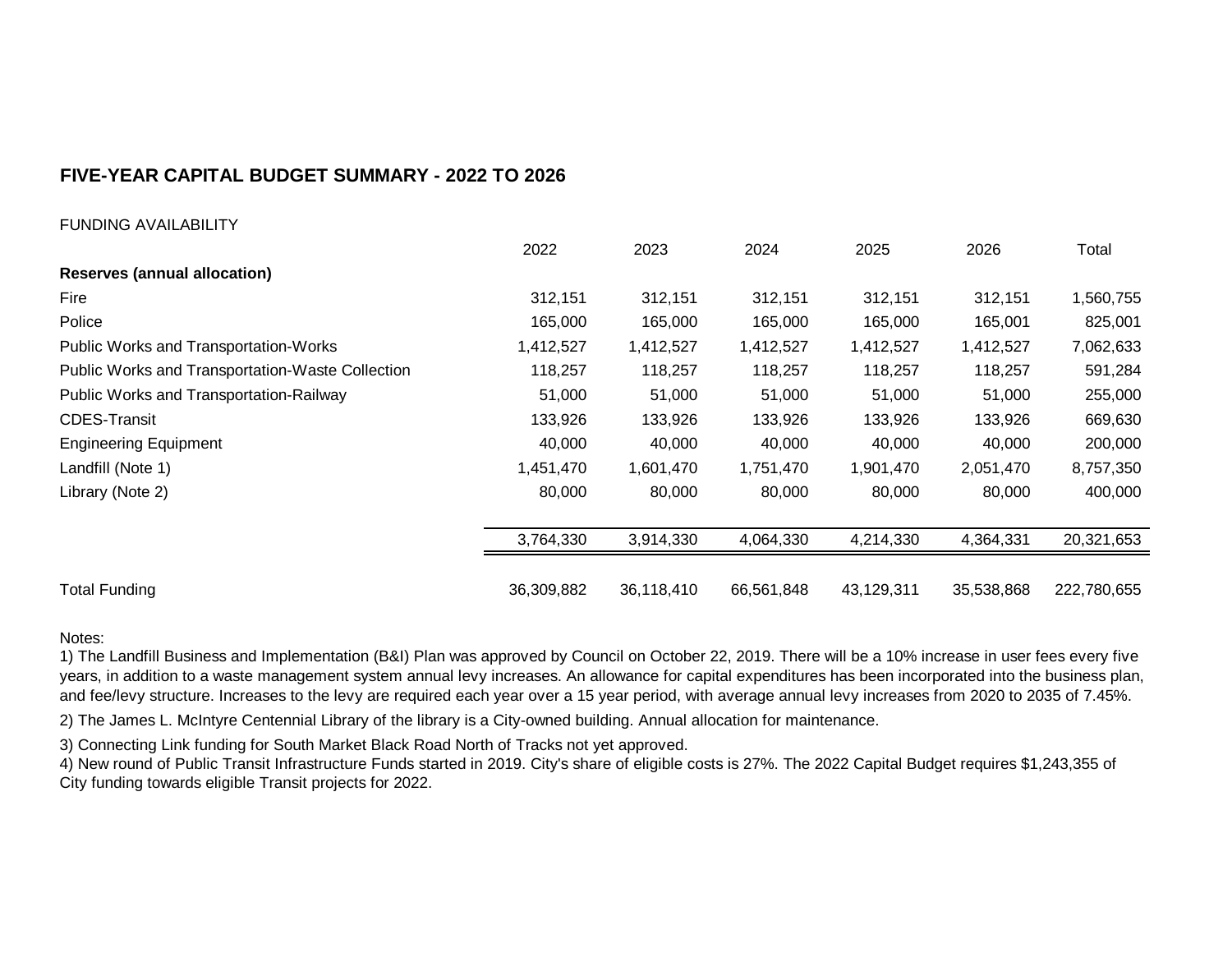| <b>ENGINEERING</b>                               |            |            |            |            |            |             |
|--------------------------------------------------|------------|------------|------------|------------|------------|-------------|
|                                                  | 2022       | 2023       | 2024       | 2025       | 2026       | Total       |
| Infrastructure-Large Wastewater:                 |            |            |            |            |            |             |
| West End Plant and MPS (Note 1)                  | 1,250,000  | 955,000    | 16,197,500 | 8,271,500  | 1,000,000  | 27,674,000  |
| East End Plant                                   | 2,000,000  | 550,000    | 565,000    | 575,000    | 585,000    | 4,275,000   |
| Miscellaneous Capital                            | 240,000    | 250,000    | 255,000    | 260,000    | 265,000    | 1,270,000   |
| <b>Emergency Repairs</b>                         | 600,000    | 600,000    | 600,000    | 600,000    | 600,000    | 3,000,000   |
| <b>Pumping Stations</b>                          | 28,500     | 907,000    | 565,000    | 683,000    | 585,000    | 2,768,500   |
| <b>Biosolids Management Facility (Note 2)</b>    |            |            |            |            | -          |             |
| <b>SCADA</b>                                     |            | 100,000    | 100,000    | 100,000    | 100,000    | 400,000     |
| Waste Water Treatment Plant Capital Maintenance  | 1,700,000  | 1,700,000  | 1,735,000  | 1,770,000  | 1,805,400  | 8,710,400   |
|                                                  |            |            |            |            |            |             |
| <b>Infrastructure- Aqueducts</b>                 | 1,500,000  | 2,250,000  | 1,500,000  | 1,500,000  | 1,500,000  | 8,250,000   |
| <b>Infrastructure-Bridges</b>                    |            |            | 2,000,000  |            |            | 2,000,000   |
| Infrastructure-Roads (Note 3)                    | 14,703,606 | 15,014,943 | 15,225,000 | 14,615,073 | 14,889,656 | 74,448,278  |
| <b>Infrastructure-Miscellaneous Construction</b> | 1,626,000  | 1,326,000  | 1,326,000  | 1,326,000  | 1,326,000  | 6,930,000   |
| <b>Fleet &amp; Equipment</b>                     |            |            |            |            |            |             |
| <b>Sanitary Sewer</b>                            | 380,000    |            | 57,012     | 101,540    | 516,281    | 1,054,834   |
| <b>Engineering Capital Equipment</b>             | 40,000     | 105,900    | 372,200    | 89,560     | 61,450     | 669,110     |
|                                                  |            |            |            |            |            |             |
| Total                                            | 24,068,106 | 23,758,843 | 40,497,712 | 29,891,673 | 23,233,787 | 141,450,122 |
|                                                  |            |            |            |            |            |             |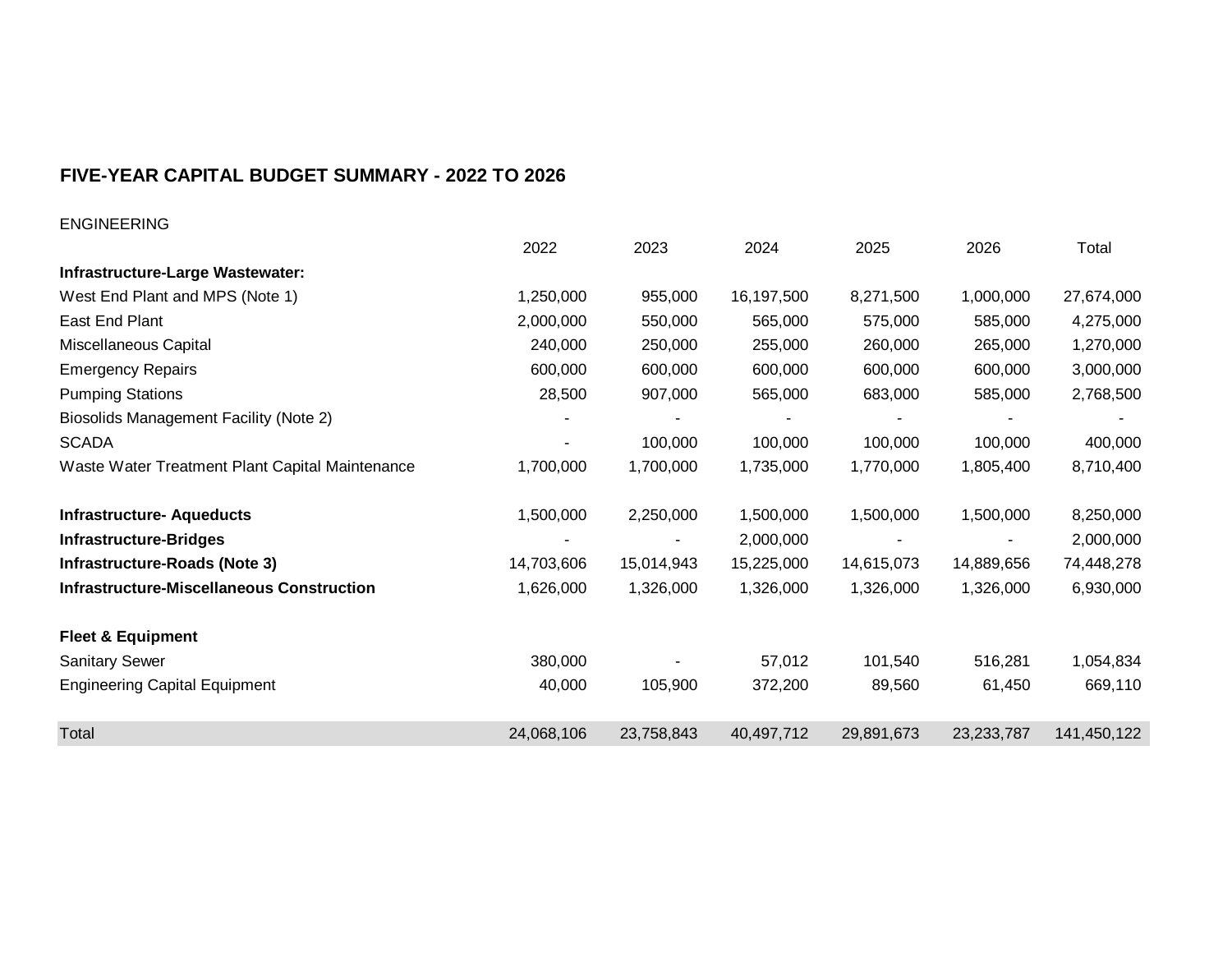| <b>ENGINEERING</b>                      |            |            |                          |            |              |             |
|-----------------------------------------|------------|------------|--------------------------|------------|--------------|-------------|
|                                         | 2022       | 2023       | 2024                     | 2025       | 2026         | Total       |
| <b>Designated Funding:</b>              |            |            |                          |            |              |             |
| Capital Levy Overall                    | 4,590,686  | 4,590,686  | 4,447,447                | 4,465,816  | 4,663,515    | 22,758,152  |
| Capital Levy Urban Only                 | 1,777,698  | 1,777,698  | 1,721,994                | 1,777,698  | 1,854,581    | 8,909,668   |
| Capital Levy Miscellaneous Construction | 1,326,000  | 1,326,000  | 1,326,000                | 1,326,000  | 1,326,000    | 6,630,000   |
| Sewer Surcharge                         | 7,114,500  | 6,087,000  | 22,758,512               | 12,361,040 | 5,456,681    | 53,777,734  |
| <b>Federal Gas Tax</b>                  | 4,653,755  | 4,856,092  | 4,856,092                | 4,856,092  | 4,856,092    | 24,078,123  |
| Reserves                                | 40,000     | 105,900    | 372,200                  | 89,560     | 61,450       | 669,110     |
| Reserve Funds                           |            |            |                          |            |              |             |
| <b>OCIF Funding</b>                     | 2,015,467  | 2,015,467  | 2,015,467                | 2,015,467  | 2,015,467    | 10,077,335  |
| Connecting Link (90%) (Note 4)          | 2,250,000  | 3,000,000  | 3,000,000                | 3,000,000  | 3,000,000    | 14,250,000  |
| <b>City Capital Funds-Carryover</b>     | 300,000    |            |                          |            |              | 300,000     |
| Long Term Debt                          |            |            | $\overline{\phantom{a}}$ |            |              |             |
| <b>Other Govt Grants</b>                |            |            | $\blacksquare$           | ٠          |              |             |
| Internally Financed Debt                |            |            |                          |            |              |             |
|                                         |            |            |                          |            |              |             |
| Total                                   | 24,068,106 | 23,758,843 | 40,497,712               | 29,891,674 | 23, 233, 787 | 141,450,122 |
|                                         |            |            |                          |            |              |             |
| Unfinanced                              |            |            |                          |            |              |             |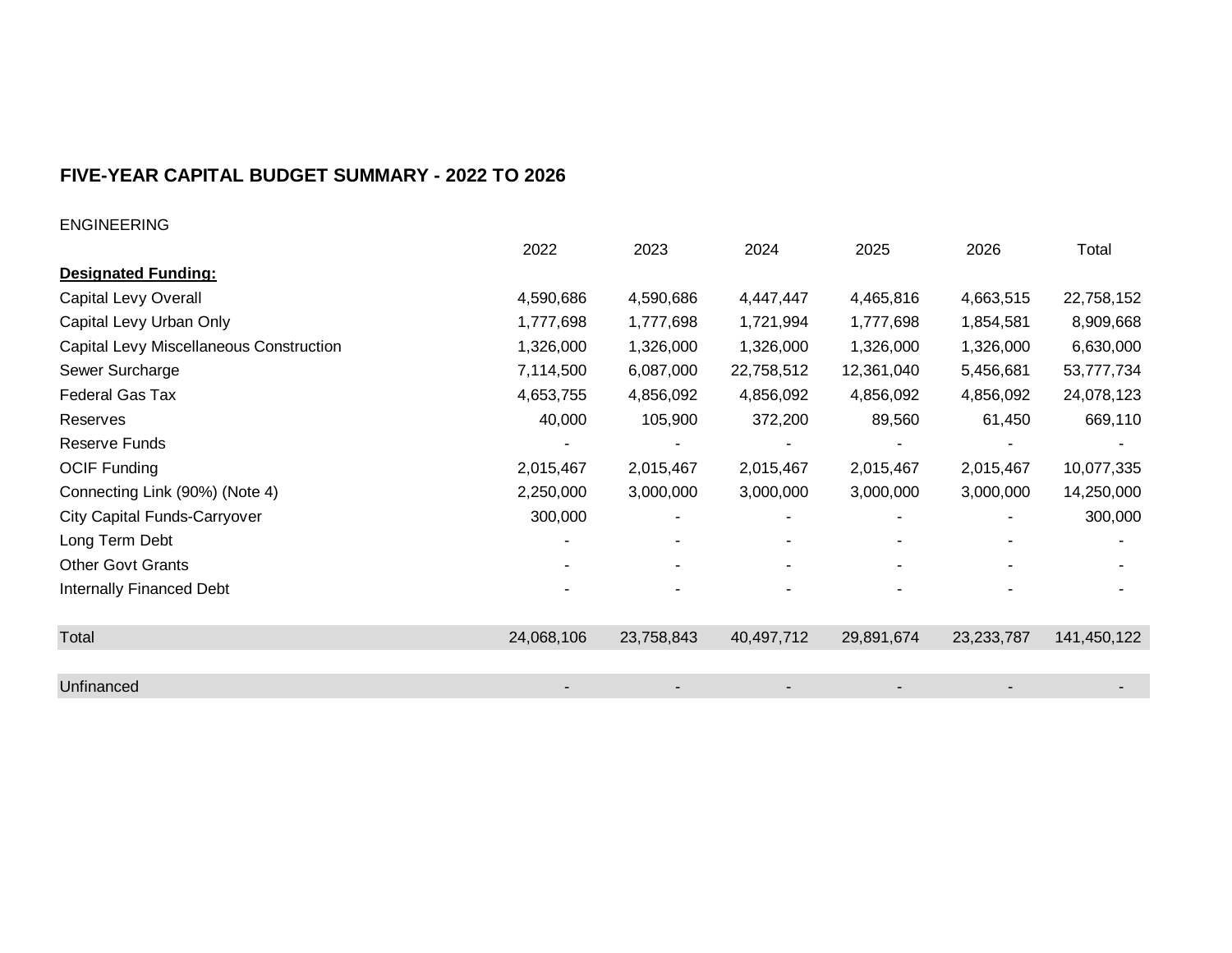#### ENGINEERING

#### Notes:

1) Council has previously approved \$36.7 million for the West End Plant. Construction is underway.

2) Council has previously approved \$25.7 million for the BioSolids Management Facility. Costs and recommended solution are being further delineated. It is expected that with the proposed new SSO solution, funding will be 1/3rd Landfill Reserve, and 2/3 Sanitary Revenue.

3) Capital budget for roads is based upon current funding levels and not road assessment requirements. The City currently does not have the funding resources to address all roads that are assessed as immediate priority repair.

4) Connecting Link funding for South Market Black Road North of Tracks not yet approved.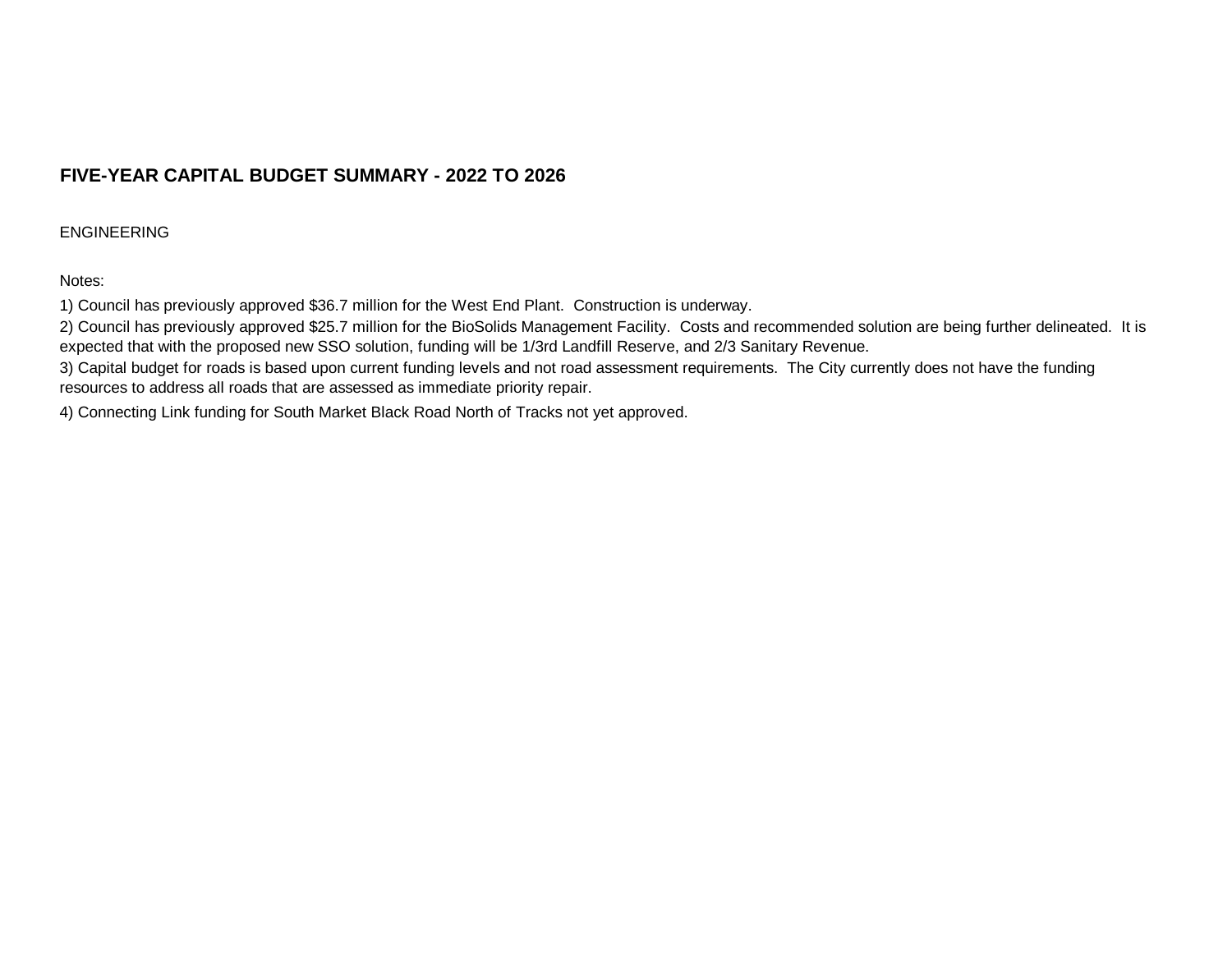| PUBLIC WORKS                              |           |            |                |            |                |            |
|-------------------------------------------|-----------|------------|----------------|------------|----------------|------------|
|                                           | 2022      | 2023       | 2024           | 2025       | 2026           | Total      |
| <b>Infrastructure Maintenance</b>         |           |            |                |            |                |            |
| <b>Administration Building</b>            |           |            | 205,662        | 113,720    |                | 319,382    |
| Garage Building A                         |           | 284,185    | 2,581,484      | 2,567,875  | 100,471        | 5,534,016  |
| <b>Carpentry Shop Building B</b>          |           | 133,171    | 6,495          | 6,495      |                | 146,160    |
| Storage Garage G                          |           |            | 66,028         | 66,797     | 19,708         | 152,533    |
| PW Lab                                    |           |            |                |            | 6,757          | 6,757      |
| <b>Public Works Security Gate</b>         | 45,000    |            |                |            |                | 45,000     |
| Pointe Des Chenes                         | 75,000    |            | $\blacksquare$ | ٠          | $\blacksquare$ | 75,000     |
| <b>Esposito Rink Structure</b>            | 80,000    |            |                |            |                | 80,000     |
|                                           | 200,000   | 417,356    | 2,859,669      | 2,754,887  | 126,937        | 6,358,850  |
| Landfill Upgrade/Replacement (Note 1)     | 2,516,250 | 4,702,913  | 4,798,871      | 4,581,323  | 1,329,173      | 17,928,531 |
| Landfill BioSolids/SSO (Note 1)           | 219,332   | 4,448,645  | 4,380,312      | 1,194,192  |                | 10,242,481 |
| Landfill Fleet/Equipment (Note 1)         | 325,000   | 24,784     | 353,012        | 123,218    | 1,016,625      | 1,842,639  |
| <b>PWT Works-Fleet/Equipment (Note 2)</b> | 1,384,831 | 1,412,527  | 1,412,527      | 1,412,527  | 1,412,527      | 7,034,937  |
| Total                                     | 4,645,413 | 11,006,225 | 13,804,390     | 10,066,147 | 3,885,262      | 43,407,438 |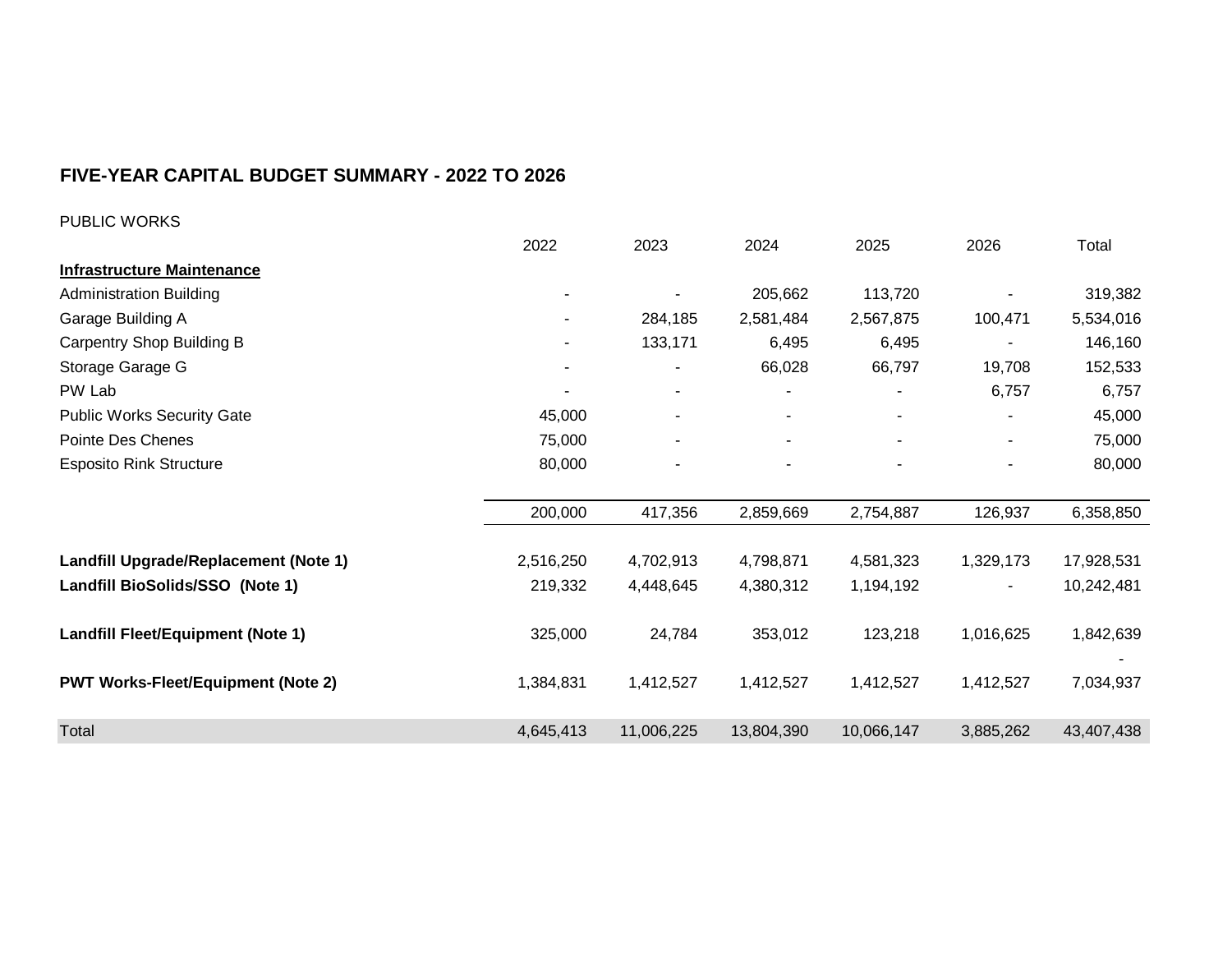| <b>PUBLIC WORKS</b>         |                          |                |                          |            |                          |            |
|-----------------------------|--------------------------|----------------|--------------------------|------------|--------------------------|------------|
|                             | 2022                     | 2023           | 2024                     | 2025       | 2026                     | Total      |
| <b>Designated Funding:</b>  |                          |                |                          |            |                          |            |
| Capital Levy Overall        | $\overline{\phantom{a}}$ | $\blacksquare$ | $\sim$                   | ٠          |                          |            |
| Capital Levy Urban Only     | ۰                        |                | $\sim$                   | ۰.         |                          |            |
| Sewer Surcharge             | ۰                        | ۰              | $\sim$                   | ٠          | $\overline{\phantom{a}}$ |            |
| <b>Federal Gas Tax</b>      |                          |                | $\overline{\phantom{a}}$ |            |                          |            |
| Reserves                    | 4,445,413                | 10,588,869     | 2,944,721                | 7,311,260  | 3,758,325                | 29,048,588 |
| Reserve Funds               | ۰                        |                | $\blacksquare$           |            |                          |            |
| <b>Capital from Current</b> | 79,865                   |                | ۰                        | ٠          | $\blacksquare$           | 79,865     |
| <b>Government Grants</b>    | ۰                        |                | $\blacksquare$           | ۰          | ٠                        |            |
| Short Term Debt             | ۰                        |                |                          | ۰          |                          |            |
| Long Term Debt              |                          |                | 8,000,000                |            |                          | 8,000,000  |
| Asset Management Reserve    | 120,135                  | 417,356        | 2,859,669                | 2,754,887  | 126,937                  | 6,278,985  |
|                             |                          |                |                          |            |                          |            |
| Total                       | 4,645,413                | 11,006,225     | 13,804,390               | 10,066,147 | 3,885,262                | 43,407,438 |
|                             |                          |                |                          |            |                          |            |
| Unfinanced                  |                          |                |                          |            |                          |            |

#### Notes:

1) The Landfill Business and Implementation (B&I) Plan was approved by Council on October 22, 2019. There will be a 10% increase in user fees every five years, in addition to a waste management system levy increase annually. An allowance for capital expenditures has been incorporated into the business plan, and fee/levy structure. Increases to the levy are required each year over a 15 year period, with average annual levy increases from 2020 to 2035 of 7.45%. The Plan was updated in 2021 and will continue to be on an as need basis.

2) The City engaged a Fleet Consultant to conduct a review of the PWT fleet requirements in 2021. Current and future year's requirements in accordance with the report have been included with the 2022 Supplementary Items.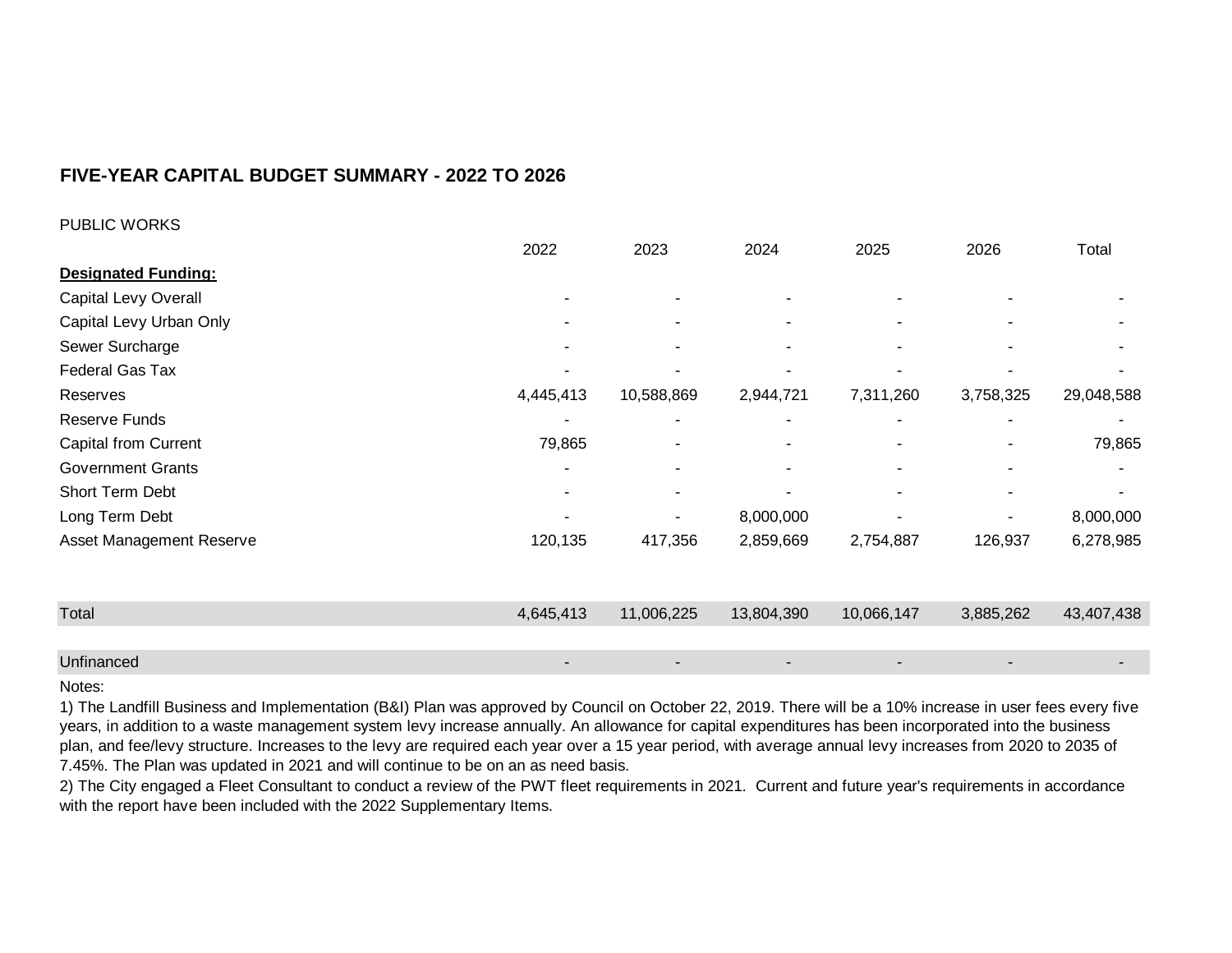### COMMUNITY DEVELOPMENT & ENTERPRISE SERVICES

|                                   | 2022      | 2023      | 2024           | 2025      | 2026           | Total      |
|-----------------------------------|-----------|-----------|----------------|-----------|----------------|------------|
| <b>Infrastructure Maintenance</b> |           |           |                |           |                |            |
| <b>Community Services</b>         |           |           |                |           |                |            |
| Roberta Bondar Park               | 28,000    | 144,324   |                | 1,476,156 | 40,542         | 1,689,022  |
| <b>GFL Memorial Gardens</b>       | 252,000   |           | 5,815,836      |           | 1,973,037      | 8,040,873  |
| John Rhodes Community Centre      | 360,000   | 2,546,899 | 181,849        | 140,218   | $\blacksquare$ | 3,228,966  |
| Northern Community Centre         |           | 5,306     | 411,324        |           |                | 416,630    |
| Ermatinger Old Stone House        | 110,000   | 5,306     | $\blacksquare$ | 45,267    | 22,523         | 183,097    |
| Seniors Drop-In                   | 440,000   | ٠         | 44,380         |           | 43,920         | 528,300    |
| <b>Outdoor Field Lighting</b>     | 193,000   | ٠         |                |           |                | 193,000    |
|                                   |           |           |                |           |                |            |
|                                   | 1,383,000 | 2,701,836 | 6,453,389      | 1,661,642 | 2,080,022      | 14,279,888 |
| <u>Transit</u>                    |           |           |                |           |                |            |
| Transit Building Capital (Note 1) |           | 2,150,000 | 500,000        | 75,000    | 50,000         | 2,775,000  |
|                                   |           |           |                |           |                |            |
|                                   |           | 2,150,000 | 500,000        | 75,000    | 50,000         | 2,775,000  |
| <b>Cemetery</b>                   |           |           |                |           |                |            |
| Cemetery Mausoleum                | 1,100,000 |           | 33,000         |           | 30,000         | 1,163,000  |
| <b>Cemetery Site</b>              | 35,000    | 722,000   | 608,000        | 33,000    |                | 1,398,000  |
|                                   |           |           |                |           |                |            |
|                                   | 1,135,000 | 722,000   | 641,000        | 33,000    | 30,000         | 2,561,000  |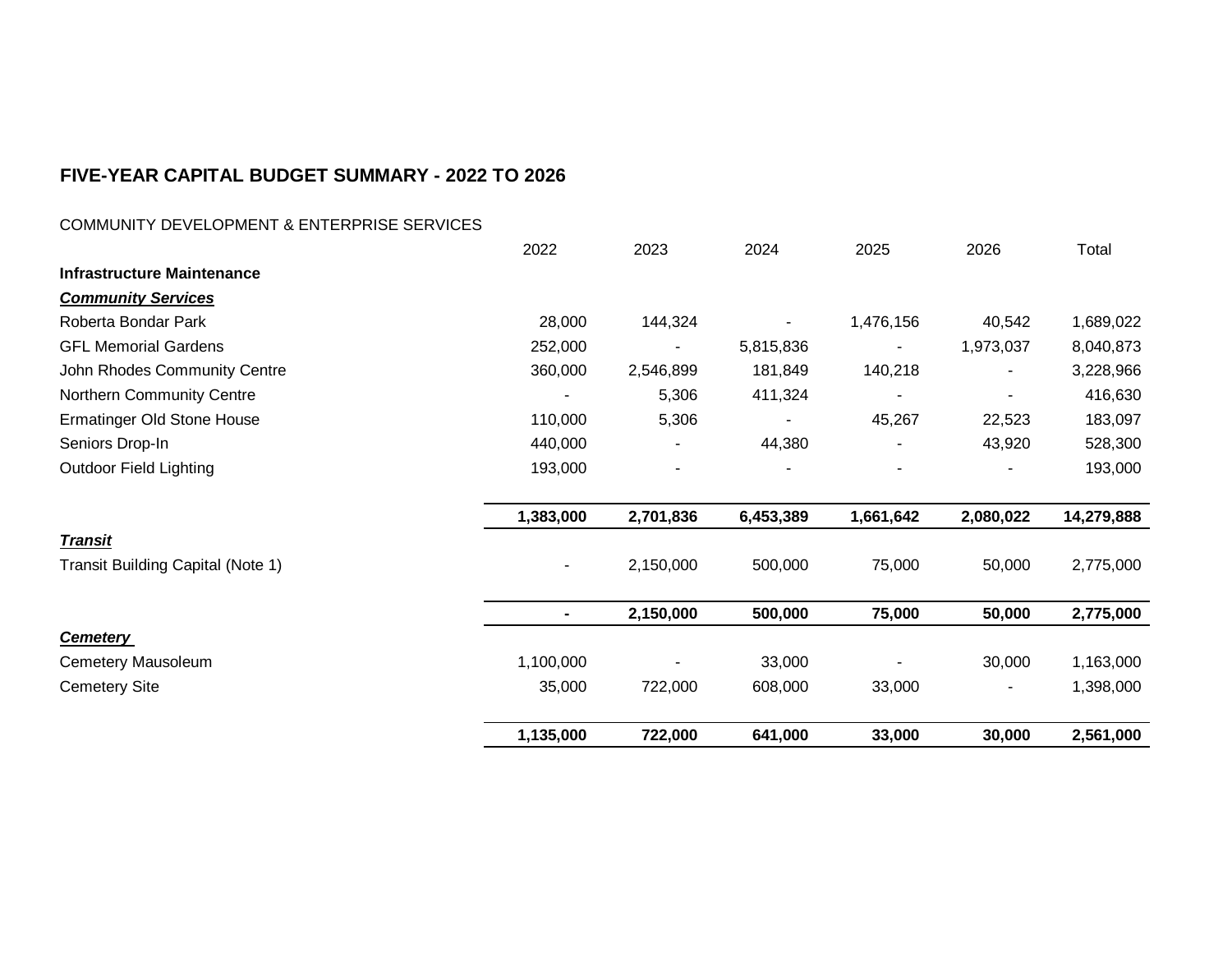### COMMUNITY DEVELOPMENT & ENTERPRISE SERVICES

|                               | 2022      | 2023      | 2024       | 2025      | 2026           | Total      |
|-------------------------------|-----------|-----------|------------|-----------|----------------|------------|
| <b>Growth Projects:</b>       |           |           |            |           |                |            |
| Plaza and market (Note 2)     | 500,000   | 500,000   | 472,068    |           | $\blacksquare$ | 1,472,068  |
|                               | 500,000   | 500,000   | 472,068    |           | $\blacksquare$ | 1,472,068  |
| <b>Fleet &amp; Equipment:</b> |           |           |            |           |                |            |
|                               | 4,662,000 |           |            |           |                |            |
| Transit (Note 1)              |           | 2,473,100 | 4,976,784  | 5,158,685 | 4,043,516      | 21,314,085 |
| <b>Community Centres</b>      |           | ٠         |            | 107,000   |                | 107,000    |
| Cemetery                      | 55,000    | 123,683   | 51,082     |           | 186,060        | 415,825    |
|                               | 4,717,000 | 2,596,783 | 5,027,866  | 5,265,685 | 4,229,576      | 21,836,910 |
|                               |           |           |            |           |                |            |
| Total                         | 7,735,000 | 8,670,618 | 13,094,323 | 7,035,326 | 6,389,598      | 42,924,866 |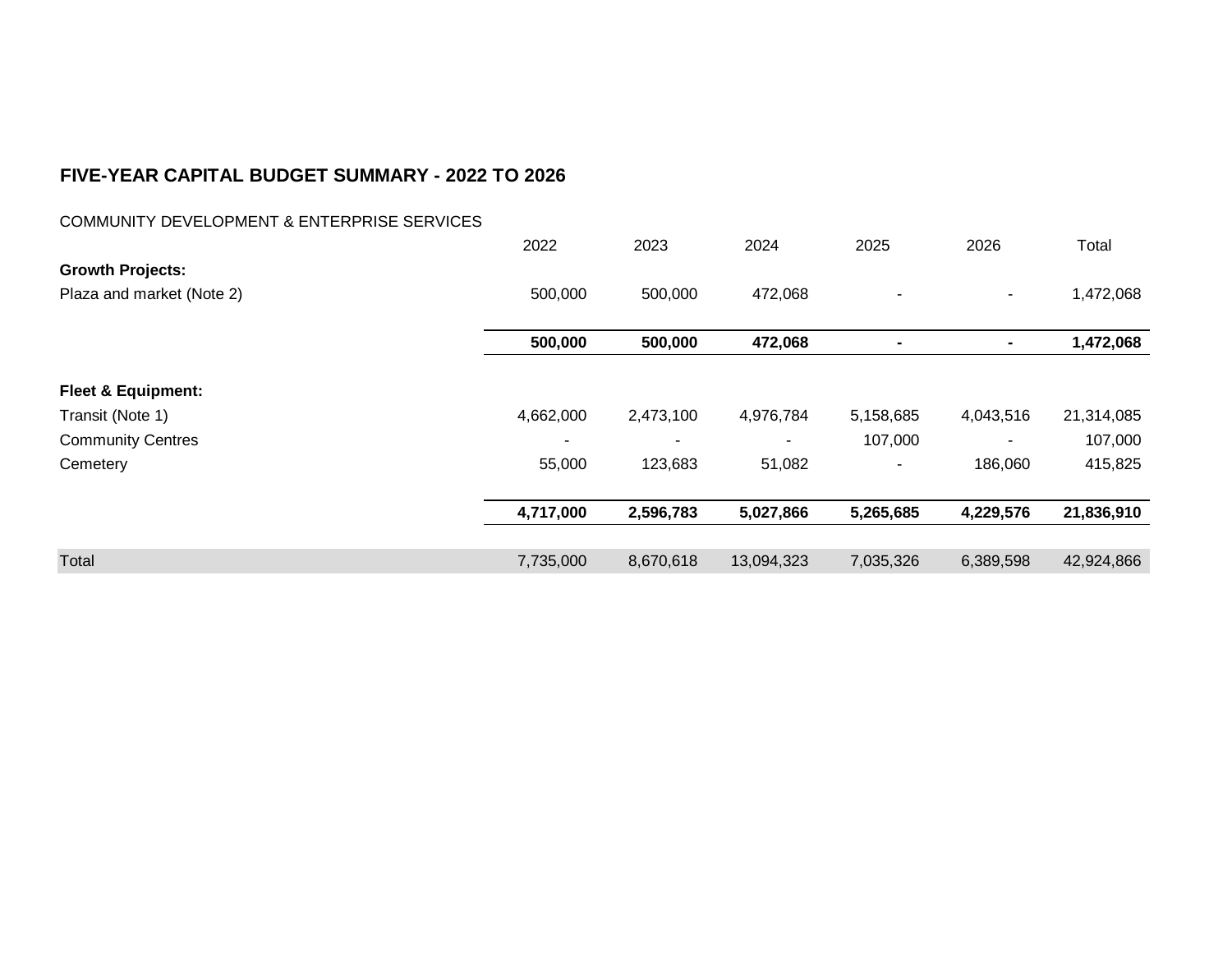### COMMUNITY DEVELOPMENT & ENTERPRISE SERVICES

|                                   | 2022      | 2023                     | 2024       | 2025      | 2026                     | Total      |
|-----------------------------------|-----------|--------------------------|------------|-----------|--------------------------|------------|
| <b>Designated Funding:</b>        |           |                          |            |           |                          |            |
| Capital Levy Overall              |           |                          |            |           |                          |            |
| Capital Levy Urban Only           |           | $\overline{\phantom{a}}$ | ۰          | ۰         | ٠                        |            |
| Sewer Surcharge                   |           | $\overline{\phantom{a}}$ | $\sim$     | ٠         | $\overline{\phantom{a}}$ |            |
| <b>Federal Gas Tax</b>            |           | ۰                        | ٠          |           |                          |            |
| Reserves-Other                    | 580,000   | 133,926                  | 133,926    | 133,926   | 133,926                  | 1,115,704  |
| Reserve Funds                     | 1,155,000 | 123,683                  | 84,082     |           | 216,060                  | 1,578,825  |
| <b>Capital from Current</b>       | 1,053,355 | 500,000                  | 472,068    |           | $\blacksquare$           | 2,025,423  |
| <b>Government Grants</b>          | 3,418,645 | 3,401,001                | 4,022,927  | 3,837,861 | 3,001,776                | 17,682,208 |
| Long Term Debt                    |           |                          | 5,000,000  |           |                          | 5,000,000  |
| Other - Operations                | 450,000   | 450,000                  | 450,000    | 450,000   | 450,000                  | 2,250,000  |
| <b>Internally Financed Debt</b>   | 270,000   |                          |            |           |                          | 270,000    |
| Asset Management Reserve          | 808,000   | 3,423,836                | 2,061,389  | 1,801,642 | 2,080,022                | 10,174,888 |
| Total                             | 7,735,000 | 8,032,445                | 12,224,391 | 6,223,429 | 5,881,784                | 40,097,048 |
|                                   |           |                          |            |           |                          |            |
| Unfinanced (City portion of ICIP) | ۰         | 638,173                  | 869,931    | 811,898   | 507,815                  | 2,827,818  |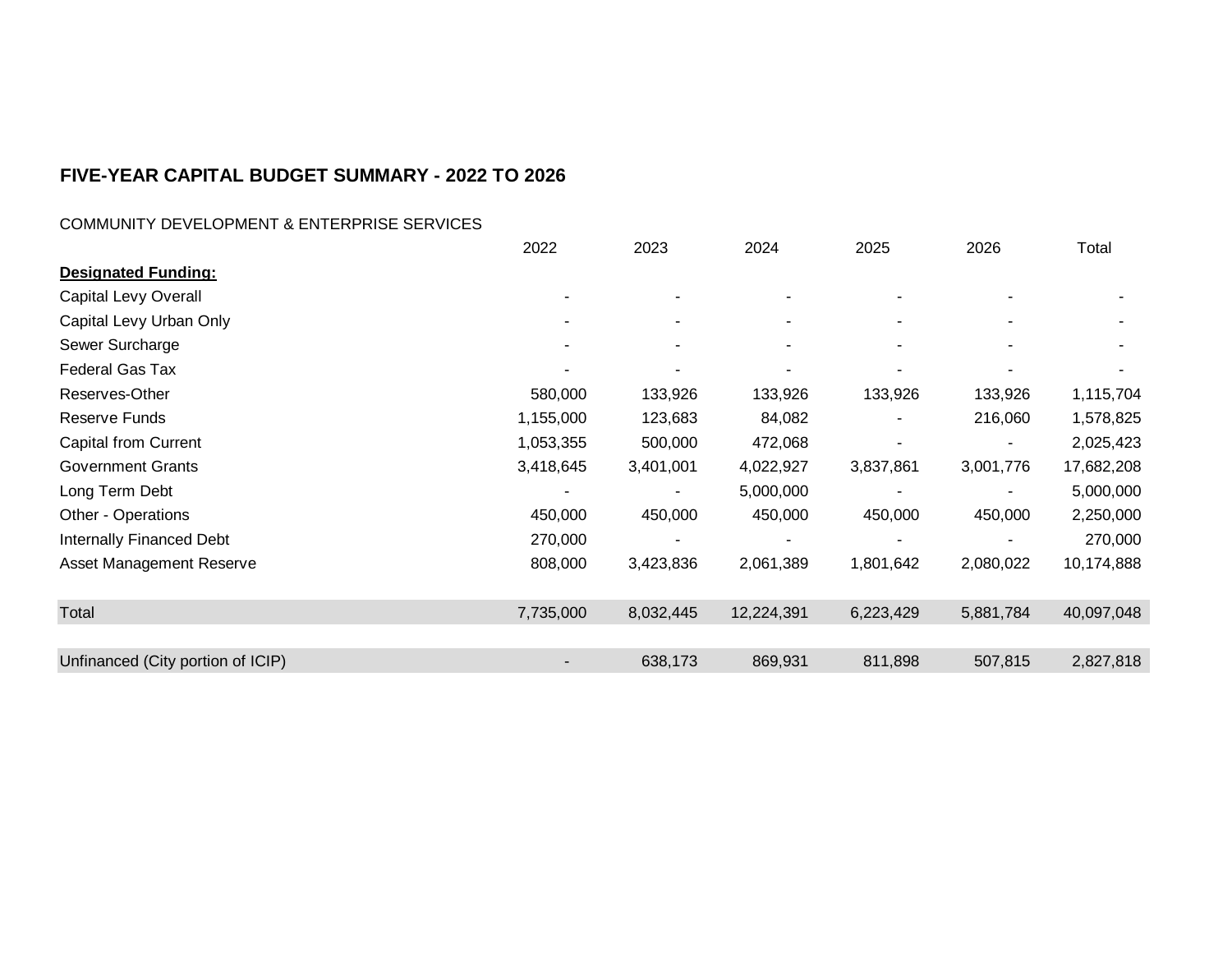COMMUNITY DEVELOPMENT & ENTERPRISE SERVICES

#### Notes:

1) Significant capital expenditures continue with support through the ICIP program. Historical City Share of the costs are as follows:

|      | City Funding: |
|------|---------------|
| 2017 | 300,000       |
| 2018 | 1,472,500     |
| 2019 | 1,127,250     |
| 2020 | 1,240,650     |
| 2021 | 1,301,496     |
| 2022 | 1,243,355     |
|      | 6,685,251     |

2) Last update provided to Council on September 27, 2021 :

| <b>Total Project Cost</b> | 8.447.068 |  |
|---------------------------|-----------|--|
| <b>City Share</b>         | 6,993,068 |  |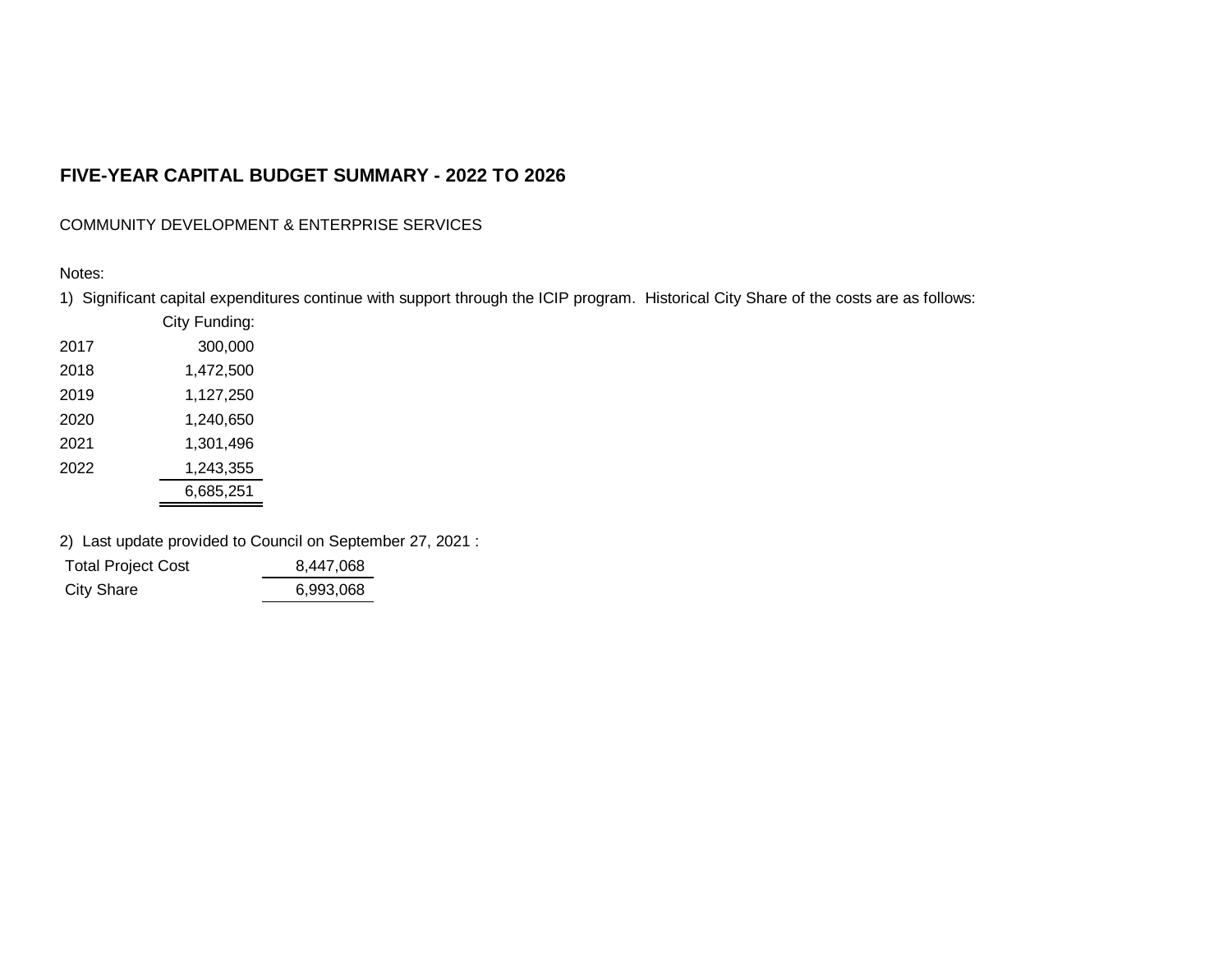| <b>FIRE SERVICES</b>               |                |                          |           |                          |                |           |
|------------------------------------|----------------|--------------------------|-----------|--------------------------|----------------|-----------|
|                                    | 2022           | 2023                     | 2024      | 2025                     | 2026           | Total     |
| <b>Infrastructure Maintenance:</b> |                |                          |           |                          |                |           |
| Central Fire Station #1            | $\blacksquare$ | $\blacksquare$           |           | 289,269                  |                | 289,269   |
| Fire Station #2                    | 5,000          | $\blacksquare$           | 35,720    |                          | 105,859        | 146,580   |
| Fire Station #3                    | 5,000          | $\blacksquare$           | 107,161   | $\sim$                   | ٠              | 112,161   |
| Fire Hall #4/EMS Complex           | ٠              | ٠                        | 197,003   | $\overline{\phantom{a}}$ | $\blacksquare$ | 197,003   |
| Washrooms                          | 185,000        | $\overline{\phantom{a}}$ | ٠         | $\overline{\phantom{a}}$ | $\overline{a}$ | 185,000   |
|                                    |                |                          |           |                          |                |           |
|                                    | 195,000        | $\blacksquare$           | 339,884   | 289,269                  | 105,859        | 930,012   |
|                                    |                |                          |           |                          |                |           |
|                                    |                |                          |           |                          |                |           |
| Fleet/Equipment:                   | 810,000        | 2,250,000                | 1,312,847 | 1,350,000                | $\blacksquare$ | 5,722,847 |
|                                    |                |                          |           |                          | $\blacksquare$ |           |
|                                    | 810,000        | 2,250,000                | 1,312,847 | 1,350,000                |                | 5,722,847 |
| Total                              | 1,005,000      | 2,250,000                | 1,652,731 | 1,639,269                | 105,859        | 6,652,859 |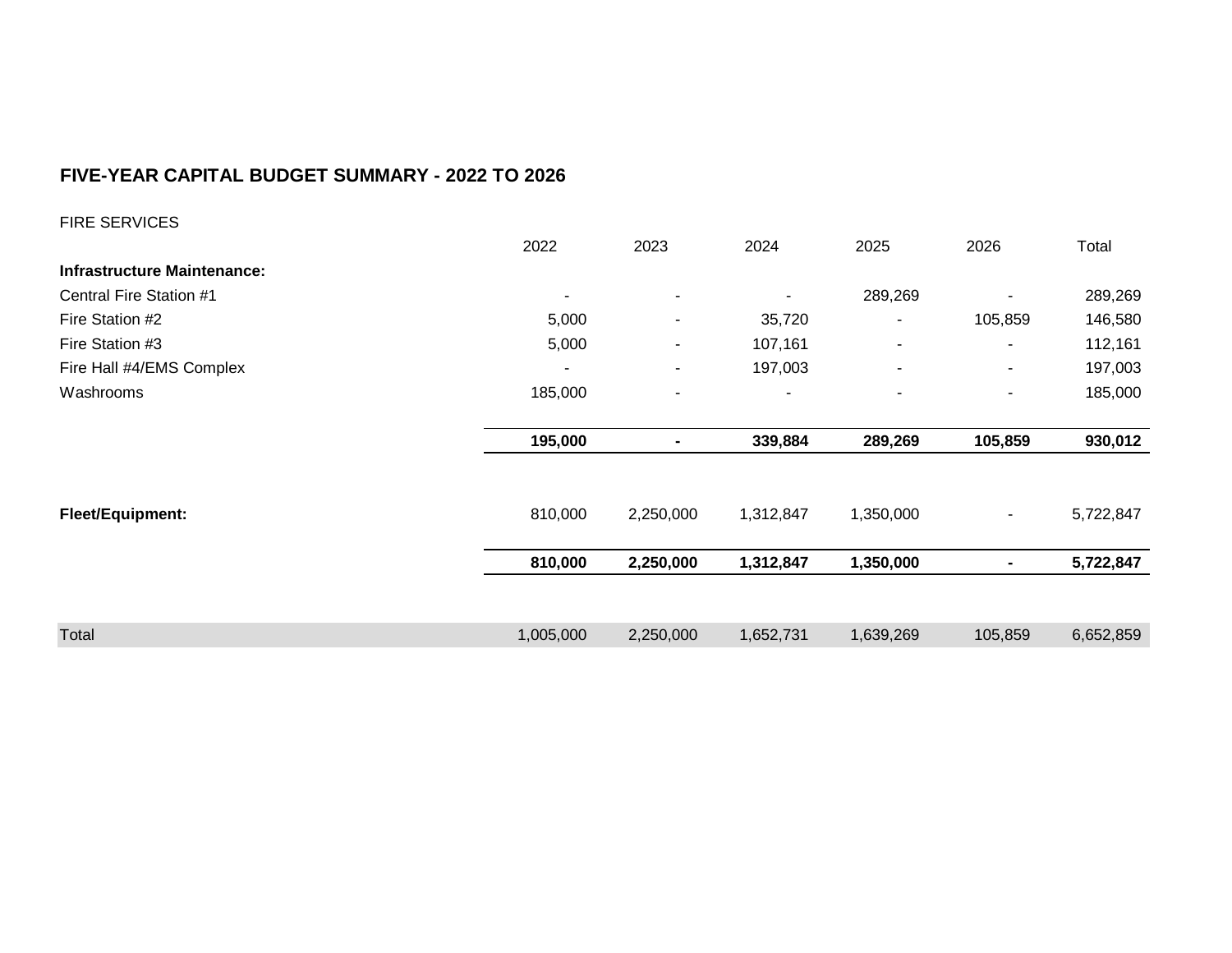| <b>FIRE SERVICES</b>        |                          |                          |                          |           |                          |           |
|-----------------------------|--------------------------|--------------------------|--------------------------|-----------|--------------------------|-----------|
|                             | 2022                     | 2023                     | 2024                     | 2025      | 2026                     | Total     |
| <b>Designated Funding:</b>  |                          |                          |                          |           |                          |           |
| Capital Levy Overall        | $\overline{\phantom{a}}$ | ٠                        | ٠                        |           | $\overline{\phantom{a}}$ |           |
| Capital Levy Urban Only     | $\overline{\phantom{0}}$ | ۰                        | $\sim$                   | ٠         | $\blacksquare$           |           |
| Sewer Surcharge             | $\blacksquare$           | ٠                        | $\overline{\phantom{a}}$ | ٠         | $\overline{\phantom{a}}$ |           |
| Federal Gas Tax             |                          | ۰                        | $\overline{\phantom{a}}$ |           |                          |           |
| Reserves                    | 550,000                  | 350,000                  | 350,000                  | 350,000   | 105,859                  | 1,705,859 |
| Reserve Funds               |                          | ۰                        | ٠                        |           | ۰                        |           |
| <b>Capital from Current</b> |                          | $\overline{\phantom{0}}$ | $\overline{\phantom{a}}$ | ٠         | ٠                        |           |
| <b>Government Grants</b>    |                          | ۰                        | $\blacksquare$           | ٠         | ٠                        |           |
| Long Term Debt              |                          |                          | $\overline{\phantom{a}}$ | ٠         | ۰                        |           |
| Internally Financed Debt    |                          |                          |                          |           | $\overline{\phantom{a}}$ |           |
| Asset Management Reserve    | 455,000                  | ۰                        | 339,884                  | 289,269   | $\blacksquare$           | 1,084,153 |
| Total                       | 1,005,000                | 350,000                  | 689,884                  | 639,269   | 105,859                  | 2,790,012 |
|                             |                          |                          |                          |           |                          |           |
| Unfinanced                  |                          | 1,900,000                | 962,847                  | 1,000,000 |                          | 3,862,847 |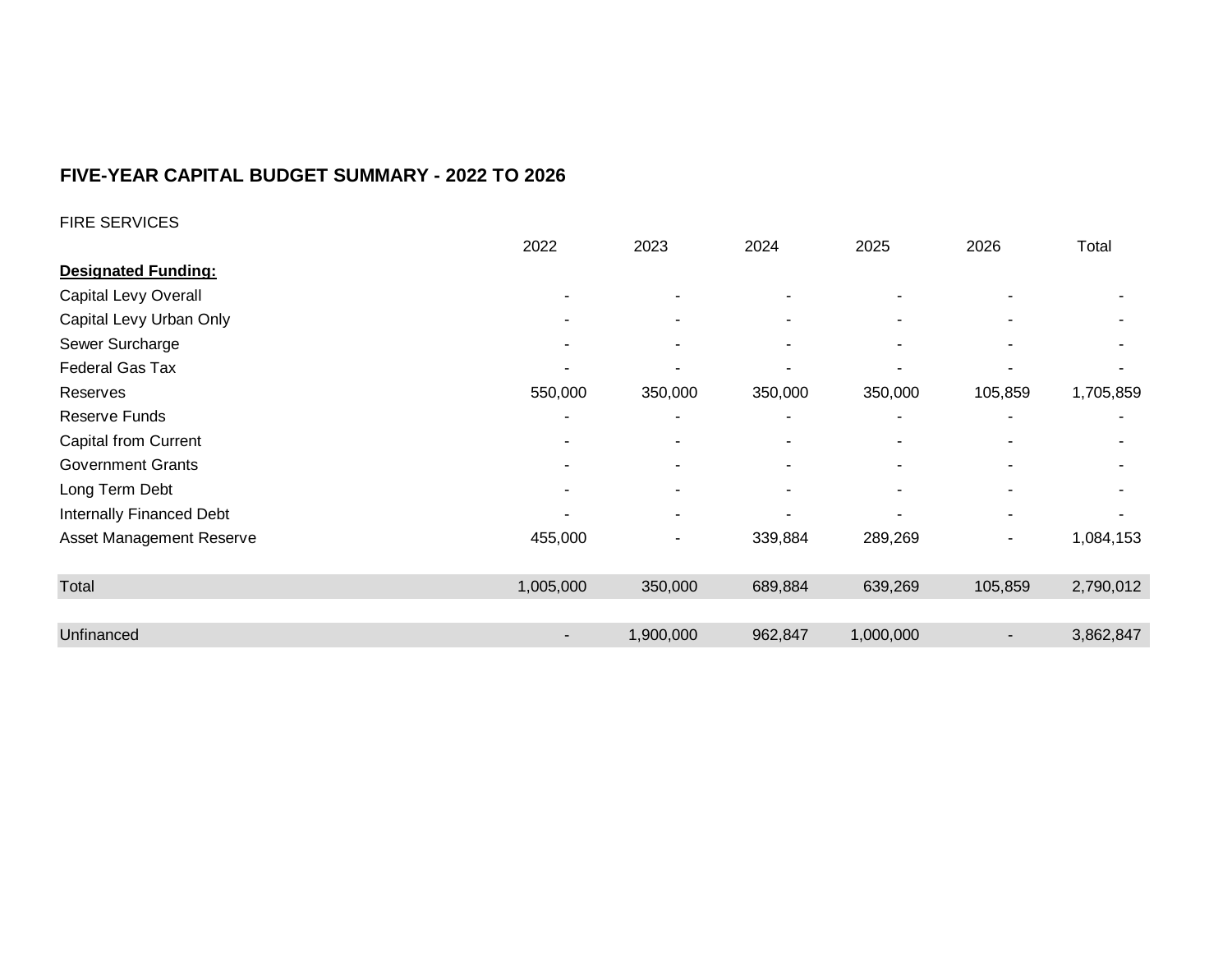| <b>CORPORATE ADMINISTRATION</b>                  |           |                          |         |           |         |           |
|--------------------------------------------------|-----------|--------------------------|---------|-----------|---------|-----------|
|                                                  | 2022      | 2023                     | 2024    | 2025      | 2026    | Total     |
| <b>Infrastructure Maintenance:</b>               |           |                          |         |           |         |           |
| Civic Centre - Front Entrance Project            | 475,000   | $\overline{\phantom{a}}$ | ٠       |           | ٠       | 475,000   |
| Civic Centre - Other                             |           | 100,000                  | 100,000 | 1,497,000 | 81,000  | 1,778,000 |
| Civic Centre - Carpet replacement                | 250,000   | $\overline{\phantom{a}}$ | ٠       |           |         | 250,000   |
| Emergency Repairs/Contingency-all City buildings | 275,000   | 275,000                  | 275,000 | 275,000   | 275,000 | 1,375,000 |
| Equipment:                                       |           |                          |         |           |         |           |
| <b>IT Upgrade</b>                                | 85,000    | $\overline{\phantom{a}}$ | ٠       |           | ۰       | 85,000    |
| Total                                            | 1,085,000 | 375,000                  | 375,000 | 1,772,000 | 356,000 | 3,963,000 |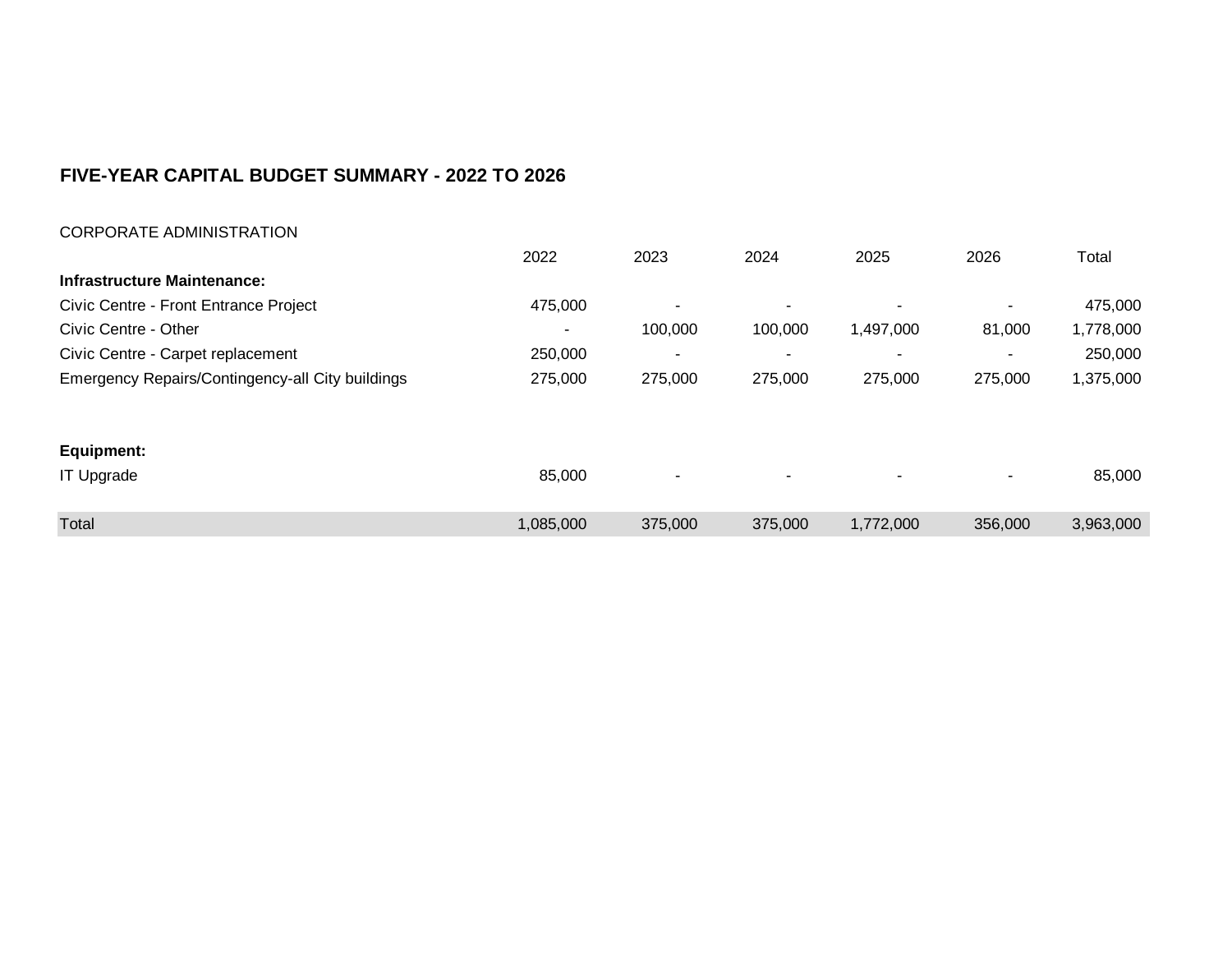#### CORPORATE ADMINISTRATION

|                            | 2022      | 2023                     | 2024                     | 2025      | 2026                     | Total     |
|----------------------------|-----------|--------------------------|--------------------------|-----------|--------------------------|-----------|
| <b>Designated Funding:</b> |           |                          |                          |           |                          |           |
| Capital Levy Overall       | ۰         | $\overline{\phantom{a}}$ | ٠                        |           | $\sim$                   |           |
| Capital Levy Urban Only    |           | $\overline{\phantom{0}}$ | $\overline{\phantom{a}}$ |           | $\sim$                   |           |
| Sewer Surcharge            |           |                          | ٠                        |           | ۰                        |           |
| Federal Gas Tax            |           |                          | ۰                        |           | $\overline{\phantom{0}}$ |           |
| Reserves                   | 335,000   | $\overline{\phantom{a}}$ | $\overline{\phantom{a}}$ |           | $\overline{\phantom{a}}$ | 335,000   |
| <b>Reserve Funds</b>       | ۰         | $\overline{\phantom{a}}$ | ٠                        |           | $\sim$                   | ۰         |
| Capital from Current       |           |                          | ۰                        |           | ٠                        |           |
| <b>Government Grants</b>   |           |                          | ۰                        |           | $\sim$                   |           |
| Long Term Debt             |           |                          | ۰                        |           | $\blacksquare$           |           |
| Other                      |           | $\overline{\phantom{a}}$ | ۰                        |           | ٠                        |           |
| Asset Management Reserve   | 750,000   | 375,000                  | 375,000                  | 1,772,000 | 356,000                  | 3,628,000 |
| Total                      | 1,085,000 | 375,000                  | 375,000                  | 1,772,000 | 356,000                  | 3,963,000 |
|                            |           |                          |                          |           |                          |           |
| Unfinanced                 |           | $\overline{\phantom{a}}$ | -                        |           | $\blacksquare$           |           |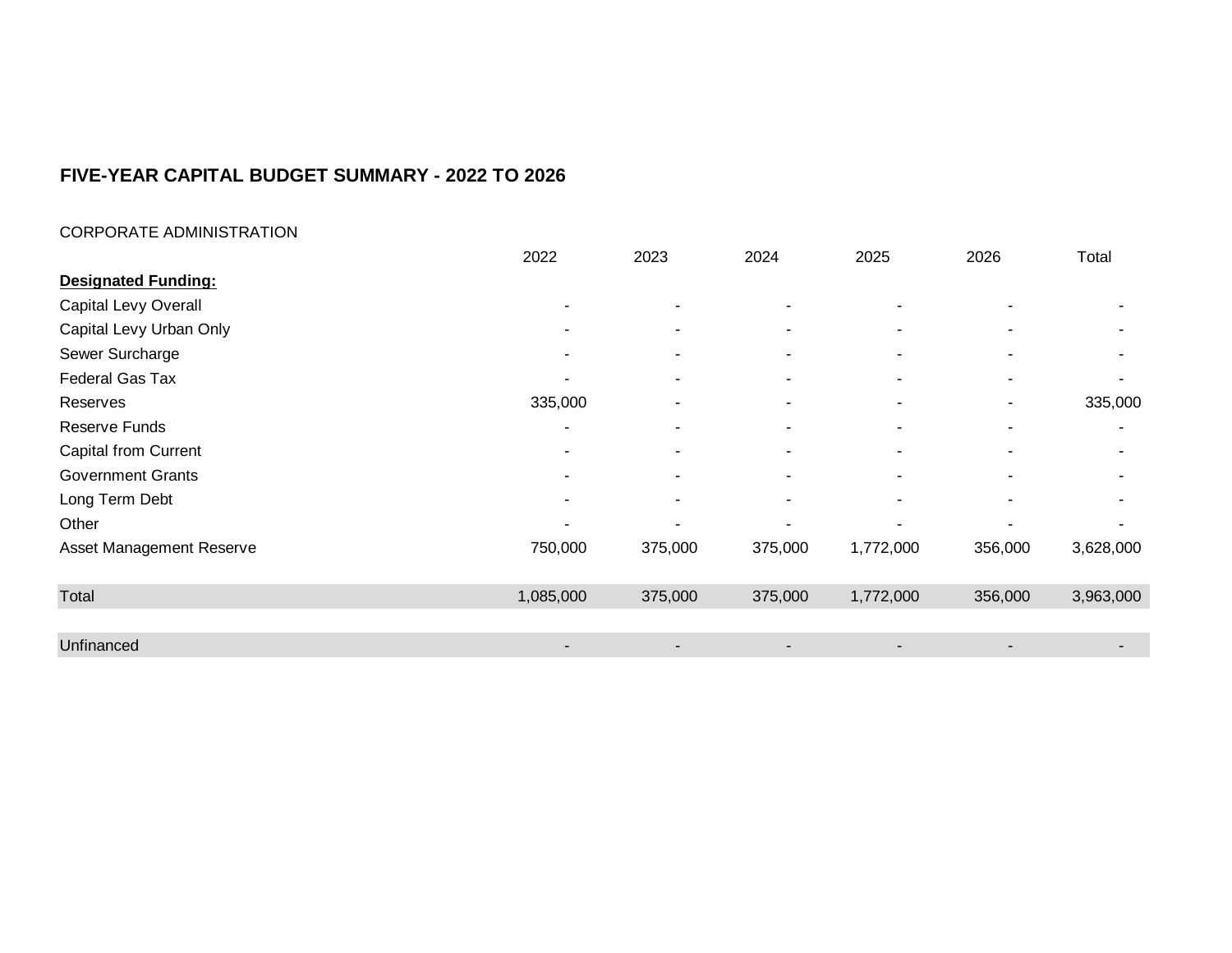| <b>OUTSIDE AGENCIES</b>                             |                          |                          |        |         |         |           |
|-----------------------------------------------------|--------------------------|--------------------------|--------|---------|---------|-----------|
|                                                     | 2022                     | 2023                     | 2024   | 2025    | 2026    | Total     |
| <b>Police</b>                                       |                          |                          |        |         |         |           |
| <b>Heat Generating Systems</b>                      | 25,000                   | $\overline{\phantom{a}}$ | ٠      |         | ۰.      | 25,000    |
|                                                     |                          |                          |        |         |         |           |
| <b>Infrastructure Maintenance-Library</b>           |                          |                          |        |         |         |           |
| Main Branch                                         | 65,000                   | $\overline{\phantom{a}}$ | ٠      | 239,586 | $\sim$  | 304,586   |
|                                                     |                          |                          |        |         |         |           |
| Infrastructure Maintenance -Sault Ste. Marie Museum |                          |                          |        |         |         |           |
| Museum Building                                     | $\overline{\phantom{0}}$ | $\blacksquare$           | 29,226 | 97,159  | ٠       | 126,385   |
|                                                     |                          |                          |        |         |         |           |
| Total                                               | 408,000                  | 512,796                  | -      | 29,226  | 336,745 | 1,286,767 |